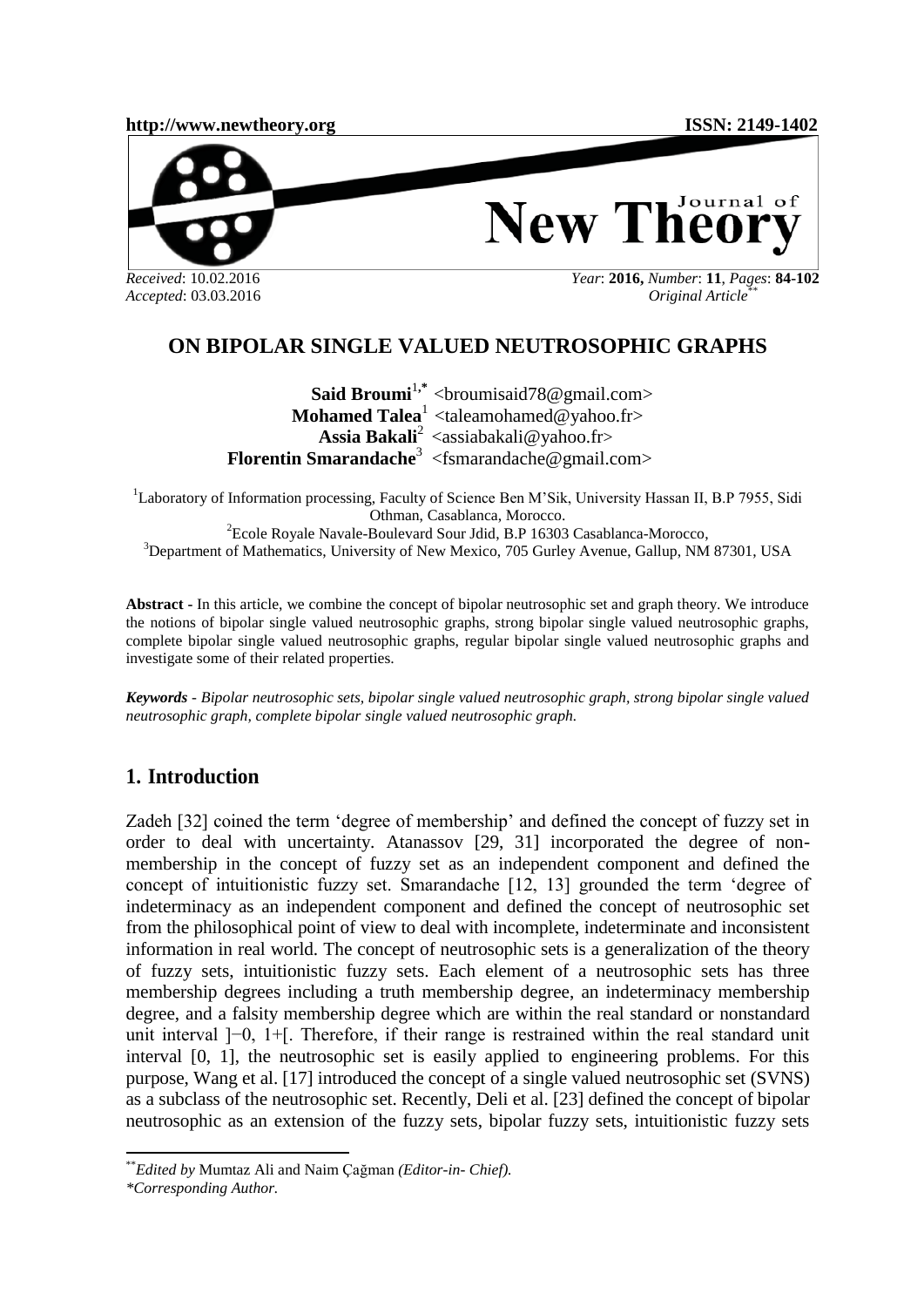and neutrosophic sets studied some of their related properties including the score, certainty and accuracy functions to compare the bipolar neutrosophic sets. The neutrosophic sets theory of and their extensions have been applied in various part[1, 2, 3, 16, 18, 19, 20, 21, 25, 26, 27, 41, 42, 50, 51, 53 ].

A graph is a convenient way of representing information involving relationship between objects. The objects are represented by vertices and the relations by edges. When there is vagueness in the description of the objects or in its relationships or in both, it is natural that we need to designe a fuzzy graph Model. The extension of fuzzy graph theory [4, 6, 11] have been developed by several researchers including intuitionistic fuzzy graphs [5, 35, 44] considered the vertex sets and edge sets as intuitionistic fuzzy sets. Interval valued fuzzy graphs [32, 34] considered the vertex sets and edge sets as interval valued fuzzy sets. Interval valued intuitionistic fuzzy graphs [8, 52] considered the vertex sets and edge sets as interval valued intuitionstic fuzzy sets. Bipolar fuzzy graphs [6, 7, 40] considered the vertex sets and edge sets as bipolar fuzzy sets. M-polar fuzzy graphs [39] considered the vertex sets and edge sets as m-polar fuzzy sets. Bipolar intuitionistic fuzzy graphs [9] considered the vertex sets and edge sets as bipolar intuitionistic fuzzy sets. But, when the relations between nodes(or vertices) in problems are indeterminate, the fuzzy graphs and their extensions are failed. For this purpose, Samarandache [10, 11] have defined four main categories of neutrosophic graphs, two based on literal indeterminacy (I), which called them; I-edge neutrosophic graph and I-vertex neutrosophic graph, these concepts are studied deeply and has gained popularity among the researchers due to its applications via real world problems  $[7, 14, 15, 54, 55, 56]$ . The two others graphs are based on  $(t, i, f)$  components and called them; The (t, i, f)-Edge neutrosophic graph and the (t, i, f)-vertex neutrosophic graph, these concepts are not developed at all. Later on, Broumi et al.[46] introduced a third neutrosophic graph model. This model allows the attachment of truth-membership (t), indeterminacy– membership (i) and falsity- membership degrees (f) both to vertices and edges, and investigated some of their properties. The third neutrosophic graph model is called single valued neutrosophic graph ( SVNG for short). The single valued neutrosophic graph is the generalization of fuzzy graph and intuitionistic fuzzy graph. Also the same authors [45] introduced neighborhood degree of a vertex and closed neighborhood degree of vertex in single valued neutrosophic graph as a generalization of neighborhood degree of a vertex and closed neighborhood degree of vertex in fuzzy graph and intuitionistic fuzzy graph. Also, Broumi et al.[47] introduced the concept of interval valued neutrosophic graph as a generalization fuzzy graph, intuitionistic fuzzy graph, interval valued fuzzy graph, interval valued intuitionistic fuzzy graph and single valued neutrosophic graph and have discussed some of their properties with proof and examples. In addition Broumi et al [48] have introduced some operations such as cartesian product, composition, union and join on interval valued neutrosophic graphs and investigate some their properties. On the other hand, Broumi et al [49] have discussed a sub class of interval valued neutrosophic graph called strong interval valued neutrosophic graph, and have introduced some operations such as, cartesian product, composition and join of two strong interval valued neutrosophic graph with proofs. In the literature the study of bipolar single valued neutrosophic graphs (BSVN-graph) is still blank, we shall focus on the study of bipolar single valued neutrosophic graphs in this paper. In the present paper, bipolar neutrosophic sets are employed to study graphs and give rise to a new class of graphs called bipolar single valued neutrosophic graphs. We introduce the notions of bipolar single valued neutrosophic graphs, strong bipolar single valued neutrosophic graphs, complete bipolar single valued neutrosophic graphs, regular bipolar single valued neutrosophic graphs and investigate some of their related properties. This paper is organized as follows;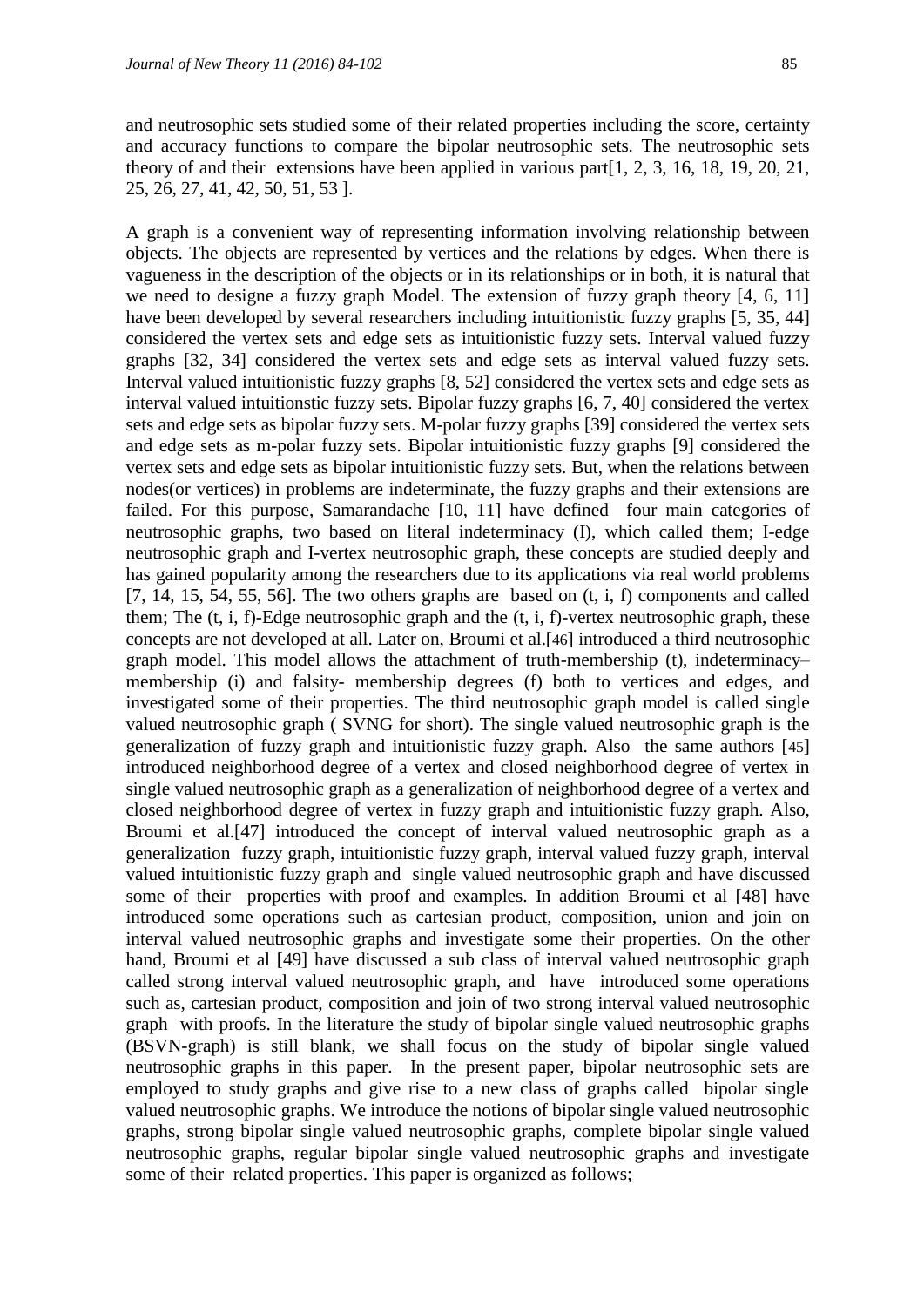In section 2, we give all the basic definitions related bipolar fuzzy set, neutrosophic sets, bipolar neutrosophic set, fuzzy graph, intuitionistic fuzzy graph, bipolar fuzzy graph, Ngraph and single valued neutrosophic graph which will be employed in later sections. In section 3, we introduce certain notions including bipolar single valued neutrosophic graphs, strong bipolar single valued neutrosophic graphs, complete bipolar single valued neutrosophic graphs, the complement of strong bipolar single valued neutrosophic graphs, regular bipolar single valued neutrosophic graphs and illustrate these notions by several examples, also we described degree of a vertex, order, size of bipolar single valued neutrosophic graphs. In section 4, we give the conclusion.

# **2. Preliminaries**

In this section, we mainly recall some notions related to bipolar fuzzy set, neutrosophic sets, bipolar neutrosophic set, fuzzy graph, intuitionistic fuzzy graph, bipolar fuzzy graph, *N-*graph and single valued neutrosophic graph relevant to the present work. The readers are referred to [9, 12, 17, 35, 36, 38, 43, 46, 57] for further details and background.

**Definition 2.1** [12]. Let U be an universe of discourse; then the neutrosophic set A is an object having the form  $A = \{ \langle x : T_A(x), I_A(x), F_A(x) \rangle, x \in U \}$ , where the functions T, I, F : U→]<sup>−</sup> 0,1<sup>+</sup> [ define respectively the degree of membership, the degree of indeterminacy, and the degree of non-membership of the element  $x \in U$  to the set A with the condition:

$$
0 \le T_A(x) + I_A(x) + F_A(x) \le 3^+.
$$
 (1)

The functions  $T_A(x)$ ,  $I_A(x)$  and  $F_A(x)$  are real standard or nonstandard subsets of ]–0,1+[. Since it is difficult to apply NSs to practical problems, Wang et al. [16] introduced the concept of a SVNS, which is an instance of a NS and can be used in real scientific and engineering applications.

**Definition 2.2 [17].** Let X be a space of points (objects) with generic elements in X denoted by x. A single valued neutrosophic set A (SVNS A) is characterized by truthmembership function  $T_A(x)$ , an indeterminacy-membership function  $I_A(x)$ , and a falsitymembership function  $F_A(x)$ . For each point x in X  $T_A(x)$ ,  $I_A(x)$ ,  $F_A(x) \in [0, 1]$ . A SVNS A can be written as

$$
A = \{ \langle x : T_A(x), I_A(x), F_A(x) \rangle, x \in X \}
$$
 (2)

**Definition 2.3 [9].** A bipolar neutrosophic set A in X is defined as an object of the form

$$
A = \{ \langle x, T^P(x), I^P(x), F^P(x), T^N(x), I^N(x), F^N(x) \rangle : x \in X \},
$$

where  $T^P$ ,  $I^P$ ,  $F^P$ :  $X \rightarrow [1, 0]$  and  $T^N$ ,  $I^N$ ,  $F^N$ :  $X \rightarrow [1, 0]$ . The Positive membership degree  $T^{P}(x)$ ,  $I^{P}(x)$ ,  $F^{P}(x)$  denotes the truth membership, indeterminate membership and false membership of an element  $\in X$  corresponding to a bipolar neutrosophic set A and the negative membership degree  $T^N$  (x),  $I^N$  (x),  $F^N$  (x) denotes the truth membership, indeterminate membership and false membership of an element  $\in X$  to some implicit counter-property corresponding to a bipolar neutrosophic set A.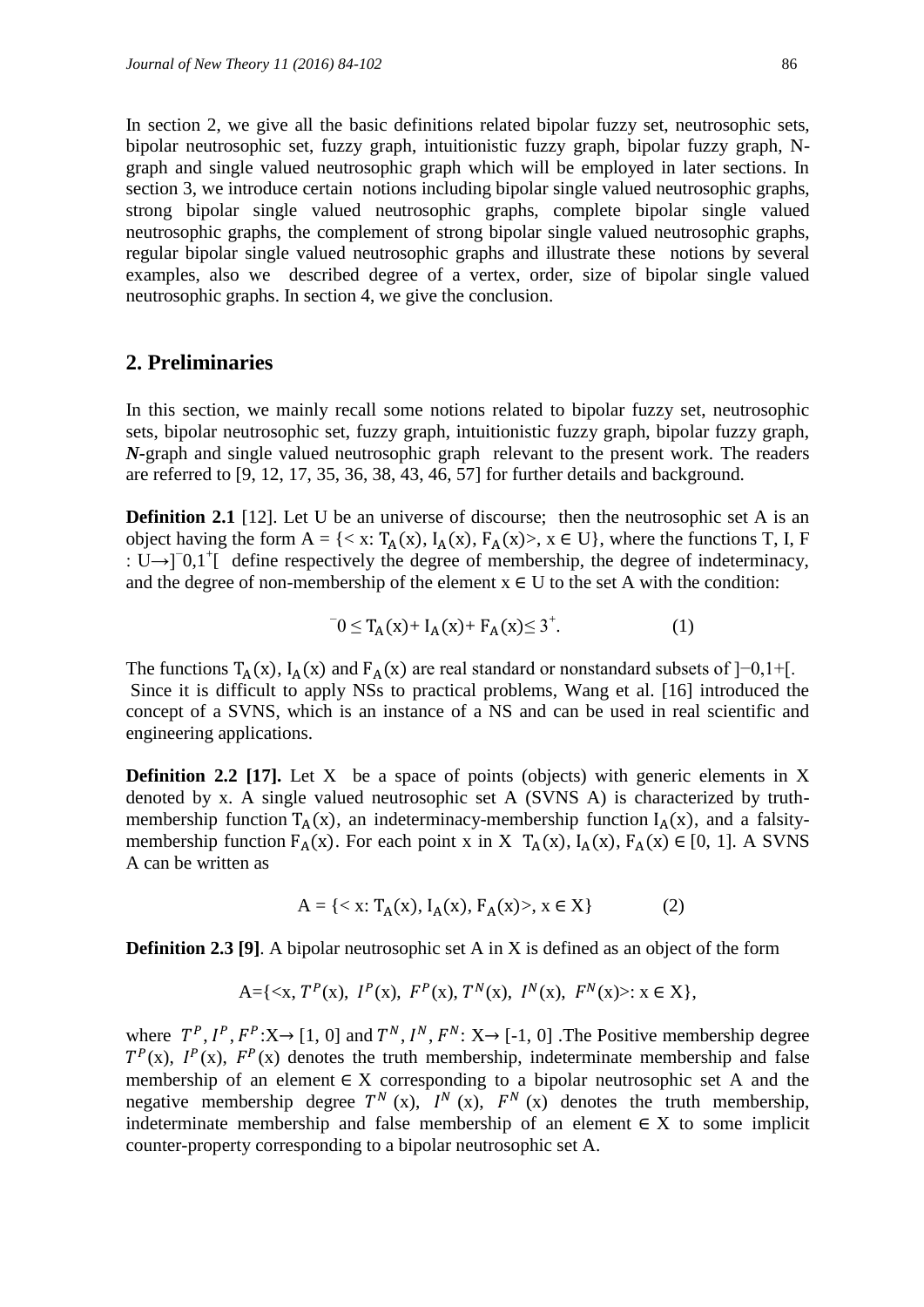**Example 2.4** Let  $X = \{x_1, x_2, x_3\}$ 

$$
A = \n\begin{cases}\n& x1, 0.5, 0.3, 0.1, -0.6, -0.4, -0.05> \\
& x2, 0.3, 0.2, 0.7, -0.02, -0.3, -0.02> \\
& x3, 0.8, 0.05, 0.4, -0.6, -0.6, -0.03>\n\end{cases}
$$

is a bipolar neutrosophic subset of X.

**Definition 2.5** [9]. Let  $A_1 = \{ \langle x, T_1^P(x), I_1^P(x), F_1^P(x), T_1^N(x), I_1^N(x), F_1^N(x) \rangle \}$  and  $A_2 = \{ \langle x, T_2^P(x), I_2^P(x), F_2^P(x), T_2^N(x), I_2^N(x), F_2^N(x) \rangle \}$  be two bipolar neutrosophic sets. Then  $A_1 \subseteq A_2$  if and only if

and

$$
T_1^P(x) \le T_2^P(x), I_1^P(x) \le I_2^P(x), F_1^P(x) \ge F_2^P(x)
$$

$$
T_1^N(x) \ge T_2^N(x)
$$
,  $I_1^N(x) \ge I_2^N(x)$ ,  $F_1^N(x) \le F_2^N(x)$  for all  $x \in X$ .

**Definition 2.6 [9].** Let  $A_1 = \{ \langle x, T_1^P(x), I_1^P(x), F_1^P(x), T_1^N(x), I_1^N(x), F_1^N(x) \rangle \}$  and  $A_2 = \{ \langle x, T_2^P(x), I_2^P(x), F_2^P(x), T_2^N(x), I_2^N(x), F_2^N(x) \rangle \}$  be two bipolar neutrosophic sets. Then  $A_1 = A_2$  if and only if

and

$$
T_1^P(x) = T_2^P(x), I_1^P(x) = I_2^P(x), F_1^P(x) = F_2^P(x)
$$

$$
T_1^N(x) = T_2^N(x), I_1^N(x) = I_2^N(x), F_1^N(x) = F_2^N(x) \text{ for all } x \in X
$$

**Definition 2.7 [9].** Let  $A_1 = \{ \langle x, T_1^P(x), I_1^P(x), F_1^P(x), T_1^N(x), I_1^N(x), F_1^N(x) \rangle \}$  and  $A_2 = \{ \langle x, T_1^P(x), I_1^P(x), I_1^N(x), F_1^N(x) \rangle \}$  $T_2^P(x)$ ,  $I_2^P(x)$ ,  $F_2^P(x)$ ,  $T_2^N(x)$ ,  $I_2^N(x)$ ,  $F_2^N(x)$  > be two bipolar neutrosophic sets. Then their union is defined as:

$$
(A_1 \cup A_2)(x) = \left( \frac{\max(T_1^P(x), T_2^P(x)) \cdot \frac{I_1^P(x) + I_2^P(x)}{2}}{\min(T_1^N(x), T_2^N(x)) \cdot \frac{I_1^N(x) + I_2^N(x)}{2}}, \max(T_1^N(x), T_2^N(x)) \right)
$$

for all  $x \in X$ .

**Definition 2.8 [9]**. Let  $A_1 = \{ \langle x, T_1^P(x), I_1^P(x), F_1^P(x), T_1^N(x), I_1^N(x), F_1^N(x) \rangle \}$  and  $A_2 = \{ \langle x, T_1^P(x), I_1^P(x), I_1^N(x), F_1^N(x) \rangle \}$  $T_2^P(x)$ ,  $I_2^P(x)$ ,  $F_2^P(x)$ ,  $T_2^N(x)$ ,  $I_2^N(x)$ ,  $F_2^N(x)$  > be two bipolar neutrosophic sets. Then their intersection is defined as:

$$
(A_1 \cap A_2)(x) = \left( \frac{\min(T_1^P(x), T_2^P(x)) \cdot \frac{I_1^P(x) + I_2^P(x)}{2}}{\max(T_1^N(x), T_2^N(x)) \cdot \frac{I_1^N(x) + I_2^N(x)}{2}} \cdot \min(T_1^N(x), T_2^N(x)) \right)
$$

for all  $x \in X$ .

and

**Definition 2.9 [9].** Let  $A_1 = \{ \langle x, T_1^P(x), I_1^P(x), F_1^P(x), T_1^N(x), I_1^N(x), F_1^N(x) \rangle : x \in X \}$  be a bipolar neutrosophic set in X. Then the complement of A is denoted by  $A<sup>c</sup>$  and is defined by

$$
T_{A^c}^P(x) = \{1^P\} - T_A^P(x), \quad I_{A^c}^P(x) = \{1^P\} - I_A^P(x), \quad F_{A^c}^P(x) = \{1^P\} - F_A^+(x)
$$

$$
T_{A^c}^N(x) = \{1^N\} - T_A^N(x), \quad I_{A^c}^N(x) = \{1^N\} - I_A^N(x), \quad F_{A^c}^N(x) = \{1^N\} - F_A^N(x)
$$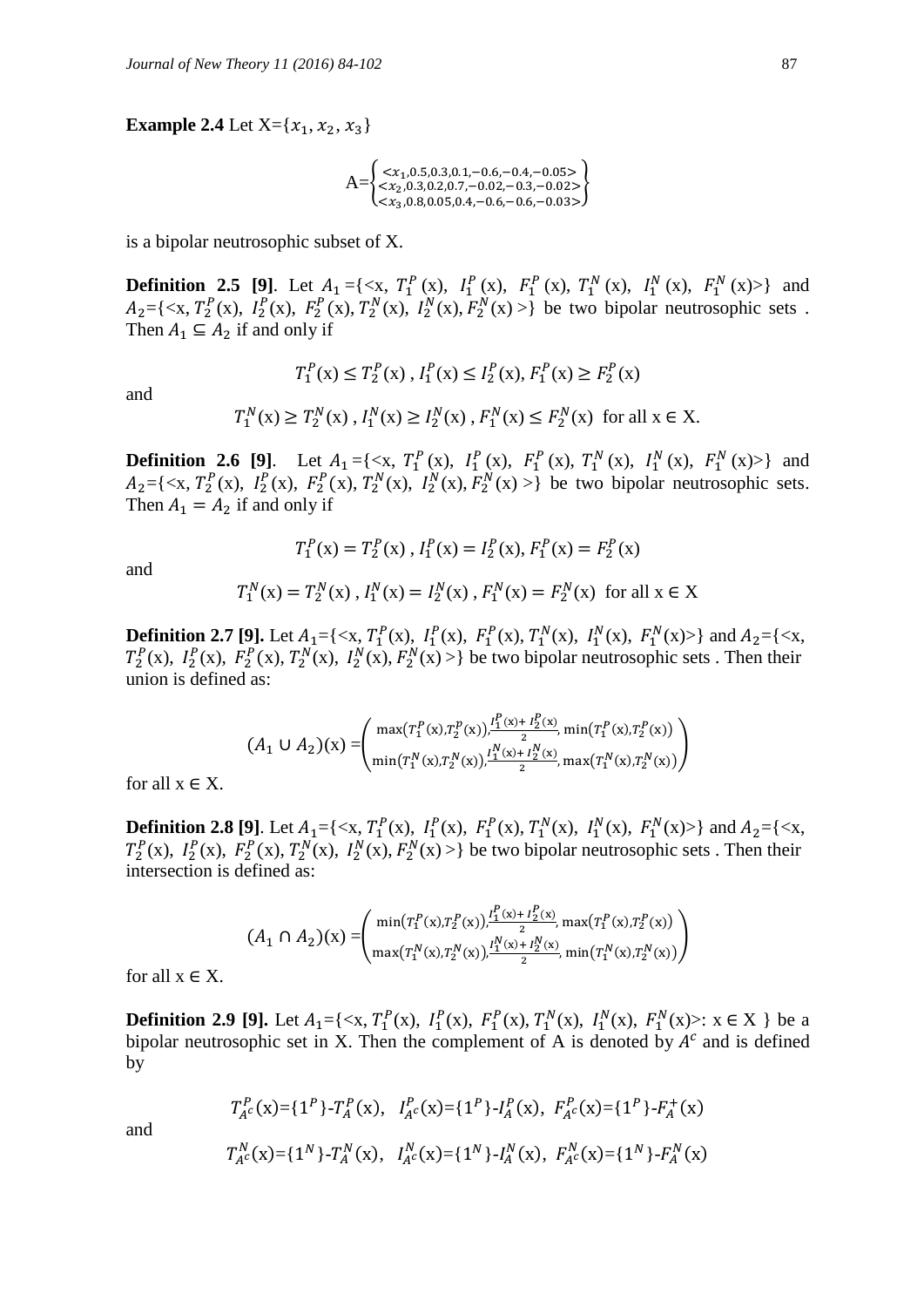**Definition 2.10 [43].** A fuzzy graph is a pair of functions  $G = (\sigma, \mu)$  where  $\sigma$  is a fuzzy subset of a non empty set V and  $\mu$  is a symmetric fuzzy relation on  $\sigma$ . i.e  $\sigma : V \to [0,1]$ and  $\mu: VxV \rightarrow [0,1]$  such that  $\mu(uv) \leq \sigma(u) \wedge \sigma(v)$  for all u,  $v \in V$  where uv denotes the edge between u and v and  $\sigma(u) \wedge \sigma(v)$  denotes the minimum of  $\sigma(u)$  and  $\sigma(v)$ .  $\sigma$  is called the fuzzy vertex set of V and  $\mu$  is called the fuzzy edge set of E.

**Definition 2.11[38]:** By a *N*-graph G of a graph  $G^*$ , we mean a pair  $G = (\mu_1, \mu_2)$  where  $\mu_1$  is an *N*-function in V and  $\mu_2$  is an *N*-relation on E such that  $\mu_2(u,v) \ge \max (\mu_1(u), \mu_1(v))$  all u, v ∈ V.

**Definition 2.12[35] :** An Intuitionistic fuzzy graph is of the form  $G = (V, E)$  where

i.  $V=[v_1, v_2, \ldots, v_n]$  such that  $\mu_1: V \rightarrow [0,1]$  and  $\gamma_1: V \rightarrow [0,1]$  denote the degree of membership and non-membership of the element  $v_i \in V$ , respectively, and

$$
0 \leq \mu_1(v_i) + \gamma_1(v_i)) \leq 1
$$

for every  $v_i \in V$ ,  $(i = 1, 2, \dots, n)$ ,

ii.  $E \subseteq V x V$  where  $\mu_2: VxV \rightarrow [0,1]$  and  $\gamma_2: VxV \rightarrow [0,1]$  are such that

$$
\mu_2(v_i, v_i) \le \min [\mu_1(v_i), \mu_1(v_i)]
$$
 and  $\gamma_2(v_i, v_i) \ge \max [\gamma_1(v_i), \gamma_1(v_i)]$ 

and  $0 \leq \mu_2(v_i, v_i) + \gamma_2(v_i, v_i) \leq 1$  for every  $(v_i, v_i) \in E$ ,  $(i, j = 1, 2, \dots, n)$ 

**Definition 2.13 [57]**. Let X be a non-empty set. A bipolar fuzzy set A in X is an object having the form  $A = \{(x, \mu_A^P(x), \mu_A^N(x)) \mid x \in X\}$ , where  $\mu_A^P(x): X \to [0, 1]$  and  $\mu_A^N(x): X \to$  $[-1, 0]$  are mappings.

**Definition 2.14 [ 57]** Let X be a non-empty set. Then we call a mapping

$$
A = (\mu_A^P, \mu_A^N): X \times X \to [-1, 0] \times [0, 1]
$$

a bipolar fuzzy relation on X such that  $\mu_A^P(x, y) \in [0, 1]$  and  $\mu_A^N(x, y) \in [-1, 0]$ .

**Definition 2.15** [36]. Let  $A = (\mu_A^P, \ \mu_A^N)$  and  $B = (\mu_B^P, \ \mu_B^N)$  be bipolar fuzzy sets on a set *X*. If  $A = (\mu_A^P, \mu_A^N)$  is a bipolar fuzzy relation on a set *X*, then  $A = (\mu_A^P, \mu_A^N)$  is called a bipolar fuzzy relation on

$$
B = (\mu_B^P, \ \mu_B^N) \text{ if } \mu_B^P(x, y) \le \min(\mu_A^P(x), \mu_A^P(y))
$$

and

$$
\mu_B^N(x, y) \ge \max(\mu_A^N(x), \mu_A^N(y) \text{ for all } x, y \in X.
$$

A bipolar fuzzy relation A on X is called symmetric if  $\mu_A^P(x, y) = \mu_A^P(y, x)$  and  $\mu_A^N(x, y) =$  $\mu_A^N(y, x)$  for all  $x, y \in X$ .

**Definition 2.16 [36].** A bipolar fuzzy graph of a graph  $G^* = (V, E)$  is a pair  $G = (A,B)$ , where  $A = (\mu_A^P, \mu_A^N)$  is a bipolar fuzzy set in V and  $B = (\mu_B^P, \mu_B^N)$  is a bipolar fuzzy set on  $E \subseteq V$  x V such that  $\mu_B^P(xy) \le \min\{ \mu_A^P(x), \mu_A^P(y) \}$  for all  $xy \in E$ ,  $\mu_B^N(xy)$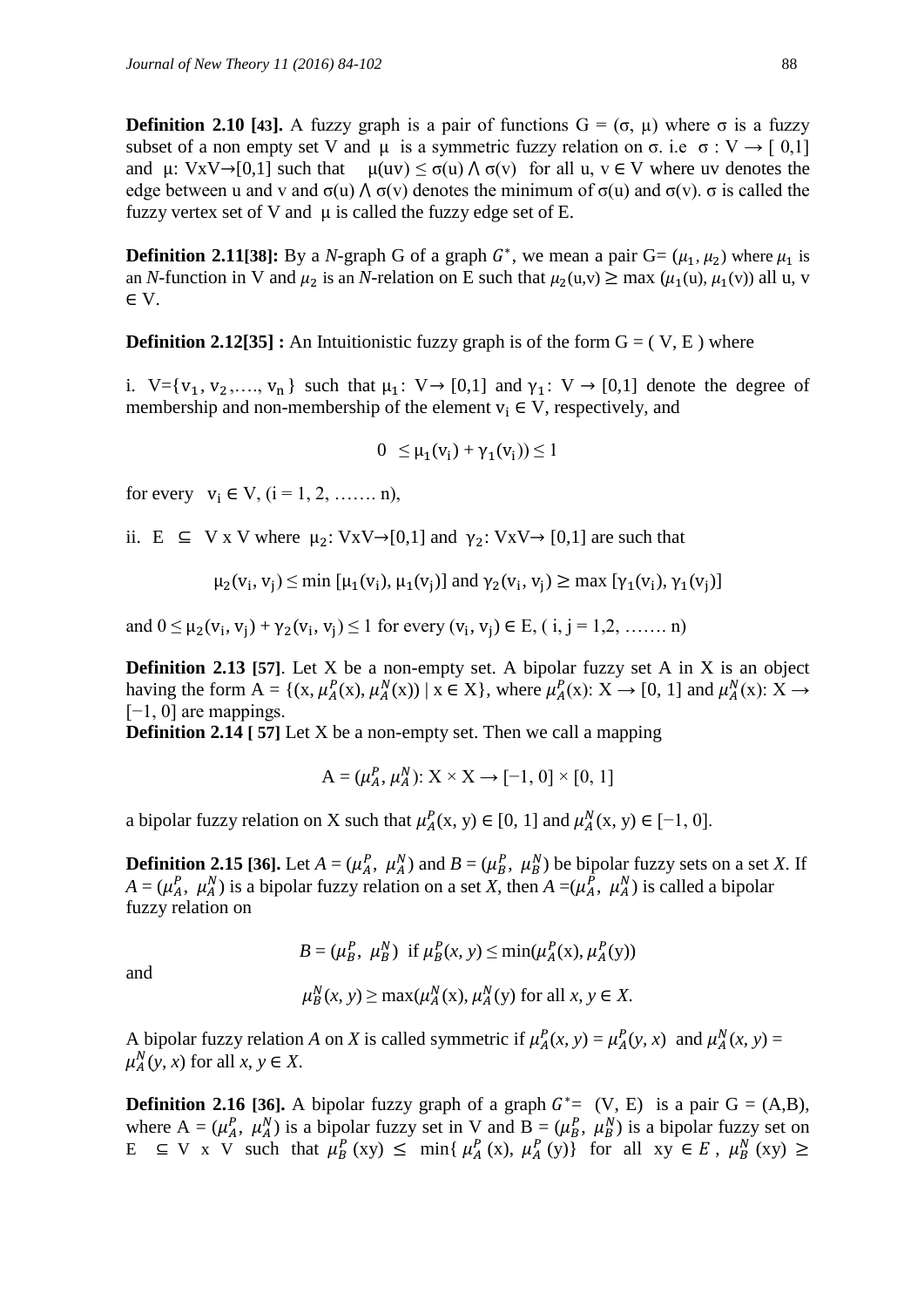$\min\{\mu_A^N(x), \mu_A^N(y)\}\$ for all  $xy \in E$  and  $\mu_B^P(xy) = \mu_B^N(xy) = 0$  for all  $xy \in \tilde{V}^2$  -E. Here A is called bipolar fuzzy vertex set of V, B the bipolar fuzzy edge set of E.

**Definition 2.17** [46] A single valued neutrosophic graph (SVNG) of a graph  $G^* = (V, E)$  is a pair  $G = (A, B)$ , where

1.V=  $\{v_1, v_2,..., v_n\}$  such that  $T_A: V \to [0, 1], I_A: V \to [0, 1]$  and  $F_A: V \to [0, 1]$  denote the degree of truth-membership, degree of indeterminacy-membership and falsity-membership of the element  $v_i \in V$ , respectively, and

$$
0 \leq T_A(v_i) + I_A(v_i) + F_A(v_i) \leq 3
$$

for every  $v_i \in V$  (i=1, 2, ...,n)

2. E  $\subseteq$  V x V where  $T_B: V \times V \rightarrow [0, 1]$ ,  $I_B: V \times V \rightarrow [0, 1]$  and  $F_B: V \times V \rightarrow [0, 1]$  are such that

$$
T_B(v_i, v_j) \le \min [T_A(v_i), T_A(v_j)], I_B(v_i, v_j) \ge \max [I_A(v_i), I_A(v_j)]
$$

and

$$
F_B(v_i, v_j) \ge \max [F_A(v_i), F_A(v_j)]
$$

and

$$
0 \leq T_B(v_i, v_j) + I_B(v_i, v_j) + F_B(v_i, v_j) \leq 3
$$

for every  $(v_i, v_j) \in E$  (i, j = 1, 2,..., n)

**Definition 2.18 [46]:** Let  $G=(V, E)$  be a single valued neutrosophic graph. Then the degree of a vertex v is defined by  $d(v) = (d<sub>T</sub>(v), d<sub>I</sub>(v), d<sub>F</sub>(v))$  where

$$
d_T(v) = \sum_{u \neq v} T_B(u, v), d_I(v) = \sum_{u \neq v} I_B(u, v)
$$
 and  $d_F(v) = \sum_{u \neq v} F_B(u, v)$ 

## **3. Bipolar Single Valued Neutrosophic Graph**

**Definition 3.1.** Let X be a non-empty set. Then we call a mapping  $A = (x, T<sup>P</sup>(x))$ ,  $I^{P}(x)$ ,  $F^{P}(x)$ ,  $T^{N}(x)$ ,  $I^{N}(x)$ ,  $F^{N}(x)$ ): $X \times X \rightarrow [-1, 0] \times [0, 1]$  a bipolar single valued neutrosophic relation on X such that  $T_A^P(x, y) \in [0, 1]$ ,  $I_A^P(x, y) \in [0, 1]$ ,  $F_A^P(x, y) \in [0, 1]$ , and  $T_A^N(x, y) \in [-1, 0]$ ,  $I_A^N(x, y) \in [-1, 0]$ ,  $F_A^N(x, y) \in [-1, 0]$ .

**Definition 3.2.** Let  $A = (T_A^P, I_A^P, F_A^P, T_A^N, I_A^N, F_A^N)$  and  $B = (T_B^P, I_B^P, F_B^P, T_B^N, I_B^N, F_B^N)$  be bipolar single valued neutrosophic graph on a set *X*. If  $B = (T_B^P, I_B^P, F_B^P, T_B^N, I_B^N, F_B^N)$  is a bipolar single valued neutrosophic relation on  $A = (T_A^P, I_A^P, F_A^P, T_A^N, I_A^N, F_A^N)$  then

$$
T_B^P(x, y) \le \min(T_A^P(x), T_A^P(y)), T_B^N(x, y) \ge \max(T_A^N(x), T_A^N(y))
$$

$$
I_B^P(x, y) \ge \max(I_A^P(x), I_A^P(y)), I_B^N(x, y) \le \min(I_A^N(x), I_A^N(y))
$$

$$
F_R^P(x, y) \ge \max(F_A^P(x), F_A^P(y)), F_B^N(x, y) \le \min(F_A^N(x), F_A^N(y))
$$
 for all  $x, y \in X$ .

A bipolar single valued neutrosophic relation *B* on *X* is called symmetric if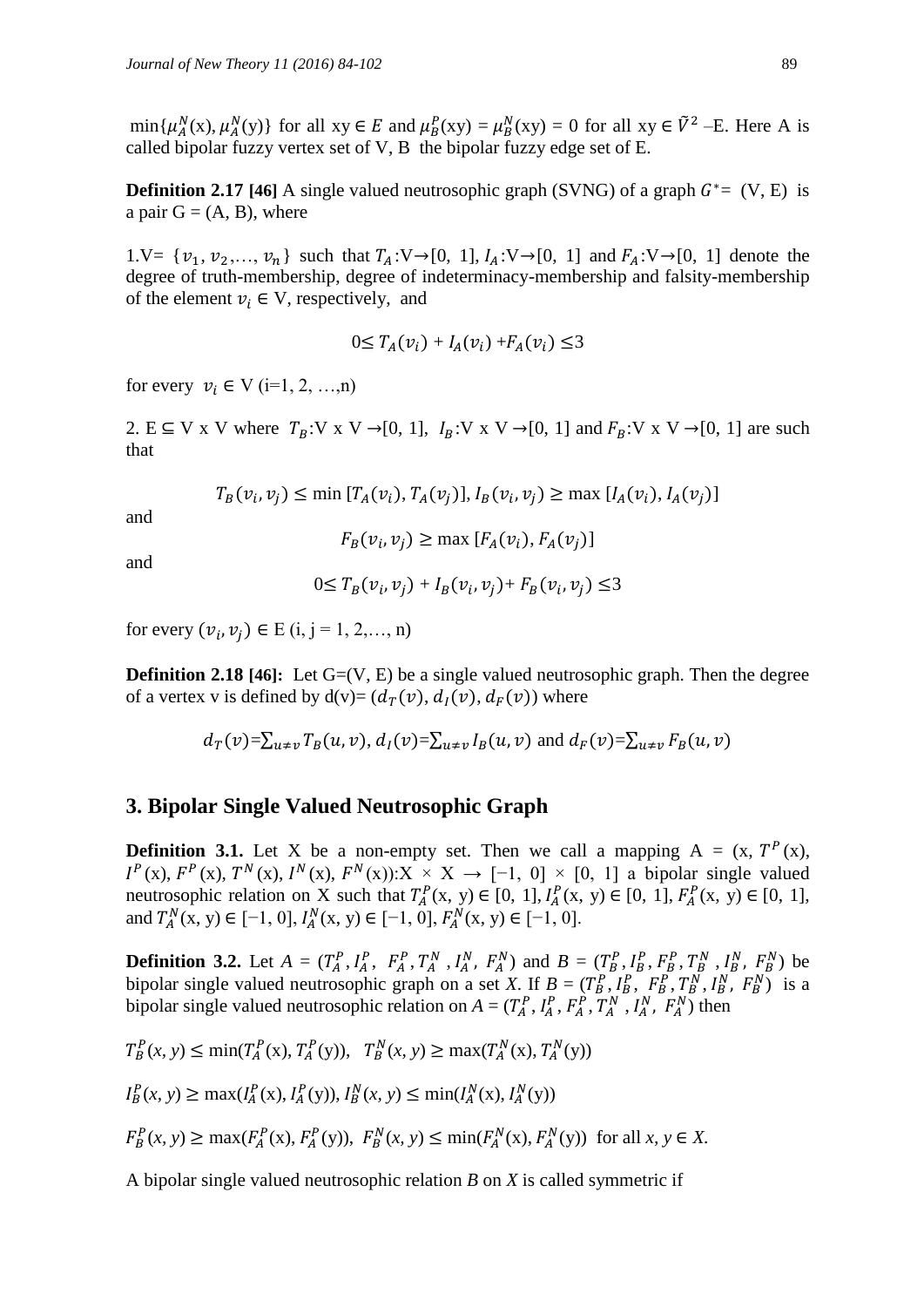and

$$
T_B^P(x, y) = T_B^P(y, x), I_B^P(x, y) = I_B^P(y, x), F_B^P(x, y) = F_B^P(y, x)
$$

$$
T_B^N(x, y) = T_B^N(y, x), I_B^N(x, y) = I_B^N(y, x), F_B^N(x, y) = F_B^N(y, x), \text{ for all } x, y \in X.
$$

**Definition 3.3.** A bipolar single valued neutrosophic graph of a graph  $G^* = (V, E)$  is a pair  $G = (A, B)$ , where  $A = (T_A^P, I_A^P, F_A^P, T_A^N, I_A^N, F_A^N)$  is a bipolar single valued neutrosophic set in V and  $B = (T_B^P, I_B^P, T_B^P, T_B^N, I_B^N, F_B^N)$  is a bipolar single valued neutrosophic set in  $\tilde{V}^2$ such that

$$
T_B^P(\boldsymbol{\nu}_i, \boldsymbol{\nu}_j) \le \min(T_A^P(\boldsymbol{\nu}_i), T_A^P(\boldsymbol{\nu}_j))
$$
  
\n
$$
I_B^P(\boldsymbol{\nu}_i, \boldsymbol{\nu}_j) \ge \max(I_A^P(\boldsymbol{\nu}_i), I_A^P(\boldsymbol{\nu}_j))
$$
  
\n
$$
F_B^P(\boldsymbol{\nu}_i, \boldsymbol{\nu}_j) \ge \max(F_A^P(\boldsymbol{\nu}_i), F_A^P(\boldsymbol{\nu}_j))
$$

and

$$
T_B^N(\boldsymbol{\nu}_i, \boldsymbol{\nu}_j) \ge \max(T_A^N(\boldsymbol{\nu}_i), T_A^N(\boldsymbol{\nu}_j))
$$
  
\n
$$
I_B^N(\boldsymbol{\nu}_i, \boldsymbol{\nu}_j) \le \min(I_A^N(\boldsymbol{\nu}_i), I_A^N(\boldsymbol{\nu}_j))
$$
  
\n
$$
F_B^N(\boldsymbol{\nu}_i, \boldsymbol{\nu}_j) \le \min(F_A^N(\boldsymbol{\nu}_i), F_A^N(\boldsymbol{\nu}_j))
$$

for all  $v_i v_j \in \tilde{V}^2$ .

**Notation** : An edge of BSVNG is denoted by  $e_{ii} \in E$  or  $v_i v_j \in E$ 

Here the sextuple  $(v_i, T_A^P(v_i), I_A^P(v_i), F_A^P(v_i), T_A^N(v_i), I_A^N(v_i), F_A^N(v_i))$  denotes the positive degree of truth-membership, the positive degree of indeterminacy-membership, the positive degree of falsity-membership, the negative degree of truth-membership, the negative degree of indeterminacy-membership, the negative degree of falsity- membership of the vertex vi.

The sextuple ( $e_{ii}$ ,  $T_B^P$ ,  $I_B^P$ ,  $F_B^P$ ,  $T_B^N$ ,  $I_B^N$ ,  $F_B^N$ ) denotes the positive degree of truthmembership, the positive degree of indeterminacy-membership, the positive degree of falsity-membership, the negative degree of truth-membership, the negative degree of indeterminacy-membership, the negative degree of falsity- membership of the edge relation  $e_{ii} = (\boldsymbol{v}_i, \boldsymbol{v}_i)$  on  $V \times V$ .

**Note 1.** (i) When  $T_A^P = I_A^P = F_A^P = 0$  and  $T_A^N = I_A^N = F_A^N = 0$  for some i and j, then there is no edge between  $v_i$  and  $v_i$ .

Otherwise there exists an edge between  $v_i$  and  $v_i$ .

(ii) If one of the inequalities is not satisfied in  $(1)$  and  $(2)$ , then G is not an BSVNG



**Figure 1:** Bipolar single valued neutrosophic graph.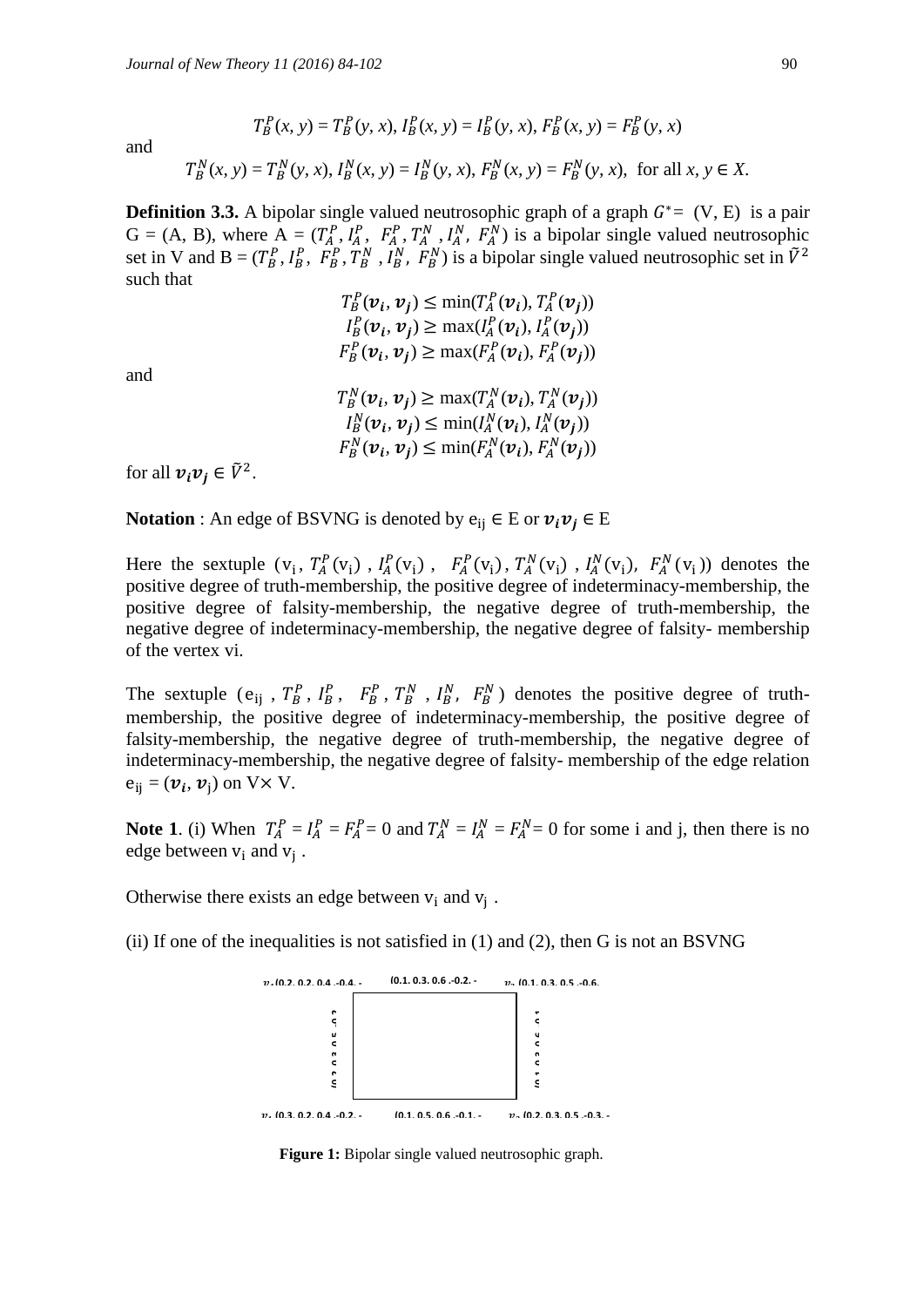**Proposition 3.5:** A bipolar single valued neutrosophic graph is the generalization of fuzzy graph

**Proof:** Suppose G= (A, B) be a bipolar single valued neutrosophic graph. Then by setting the positive indeterminacy-membership, positive falsity-membership and negative truthmembership, negative indeterminacy-membership, negative falsity-membership values of vertex set and edge set equals to zero reduces the bipolar single valued neutrosophic graph to fuzzy graph.

### **Example 3.6:**



**Figure** 2**: Fuzzy graph**

**Proposition 3.7:** A bipolar single valued neutrosophic graph is the generalization of intuitionistic fuzzy graph

**Proof:** Suppose G= (A, B) be a bipolar single valued neutrosophic graph. Then by setting the positive indeterminacy-membership, negative truth-membership, negative indeterminacy-membership, negative falsity-membership values of vertex set and edge set equals to zero reduces the bipolar single valued neutrosophic graph to intuitionistic fuzzy graph.

## **Example 3.8**



**Figur 3:** Intuitionistic fuzzy graph

**Proposition 3.9:** A bipolar single valued neutrosophic graph is the generalization of single valued neutrosophic graph

**Proof:** Suppose G= (A, B) be a bipolar single valued neutrosophic graph. Then by setting the negative truth-membership, negative indeterminacy-membership, negative falsitymembership values of vertex set and edge set equals to zero reduces the bipolar single **Example 1.1**  $\begin{bmatrix} 3 & 3 \\ 2 & 3 \\ 3 & 4 \end{bmatrix}$  (0.2, 0.3)<br> **Proposition 3.9:** A bipolar single valued neutrosophic graph is valued neutrosophic graph.<br> **Proof:** Suppose G= (A, B) be a bipolar single valued neutrosophic gra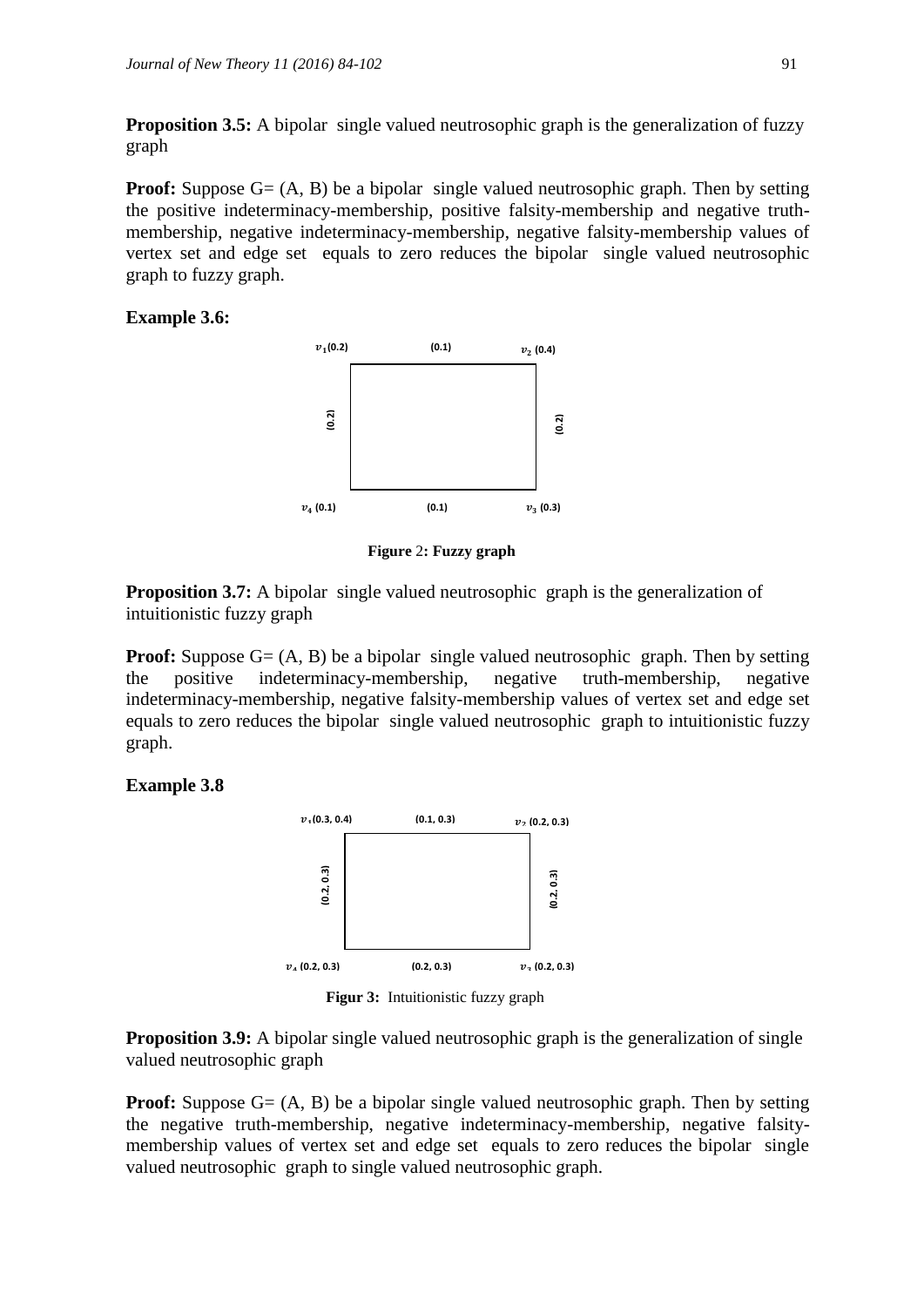### **Example 3.10**



 **Figure 4:** Single valued neutrosophic graph

P**ropositio**n **3.11:** A bipolar single valued neutrosophic graph is the generalization of bipolar intuitionstic fuzz graph

**Proof:** Suppose G= (A, B) be a bipolar single valued neutrosophic graph. Then by setting the positive indeterminacy-membership, negative indterminacy-membership values of vertex set and edge set equals to zero reduces the bipolar single valued neutrosophic graph to bipolar intuitionstic fuzzy graph

#### **Example 3.12**



**Proposition 3.13:** A bipolar single valued neutrosophic graph is the generalization of *N*graph

**Proof:** Suppose G= (A, B) be a bipolar single valued neutrosophic graph. Then by setting the positive degree membership such truth-membership, indeterminacy- membership, falsity-membership and negative indeterminacy-membership, negative falsity-membership values of vertex set and edge set equals to zero reduces the single valued neutrosophic graph to *N*-graph.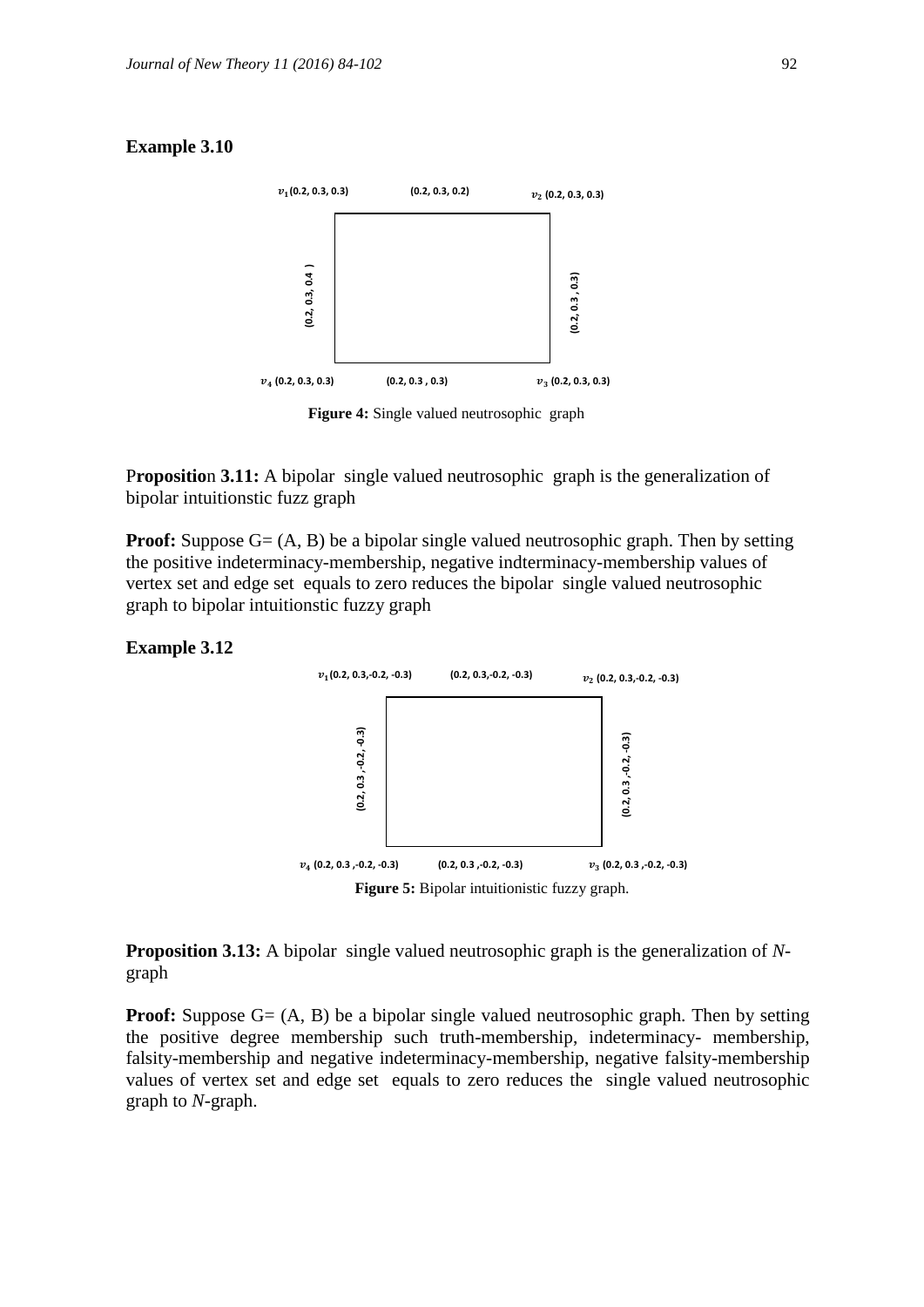

**Definition 3.15.** A bipolar single valued neutrosophic graph that has neither self loops nor parallel edge is called simple bipolar single valued neutrosophic graph.

**Definition 3.16.** A bipolar single valued neutrosophic graph is said to be connected if every pair of vertices has at least one bipolar single valued neutrosophic graph between them, otherwise it is disconnected.

**Definition 3.17.** When a vertex  $v_i$  is end vertex of some edges  $(v_i, v_i)$  of any BSVN-graph  $G = (A, B)$ . Then  $v_i$  and  $(v_i, v_j)$  are said to be **incident** to each other.



In this graph  $v_2v_3$ ,  $v_3v_4$  and  $v_3v_5$  are incident on  $v_3$ .

**Definition 3.18** Let G= (V, E) be a bipolar single valued neutrosophic graph. Then the degree of any vertex **v** is sum of positive degree of truth-membership, positive sum of degree of indeterminacy-membership, positive sum of degree of falsity-membership, negative degree of truth-membership, negative sum of degree of indeterminacymembership, and negative sum of degree of falsity-membership of all those edges which are incident on vertex **v** denoted by  $d(v) = (d_T^P(v), d_T^P(v), d_F^P(v), d_T^N(v), d_T^N(v), d_F^N(v))$ where

> $d_T^P(v) = \sum_{u \neq v} T_B^P(u, v)$  denotes the positive T- degree of a vertex v,  $d_l^P(v) = \sum_{u \neq v} l_B^P(u, v)$  denotes the positive I- degree of a vertex v,  $d_F^P(v) = \sum_{u \neq v} F_B^P(u, v)$  denotes the positive F- degree of a vertex v,  $d_T^N(v) = \sum_{u \neq v} T_B^N(u, v)$  denotes the negative T- degree of a vertex v,  $d_l^N(v) = \sum_{u \neq v} l_B^N(u, v)$  denotes the negative I- degree of a vertex v,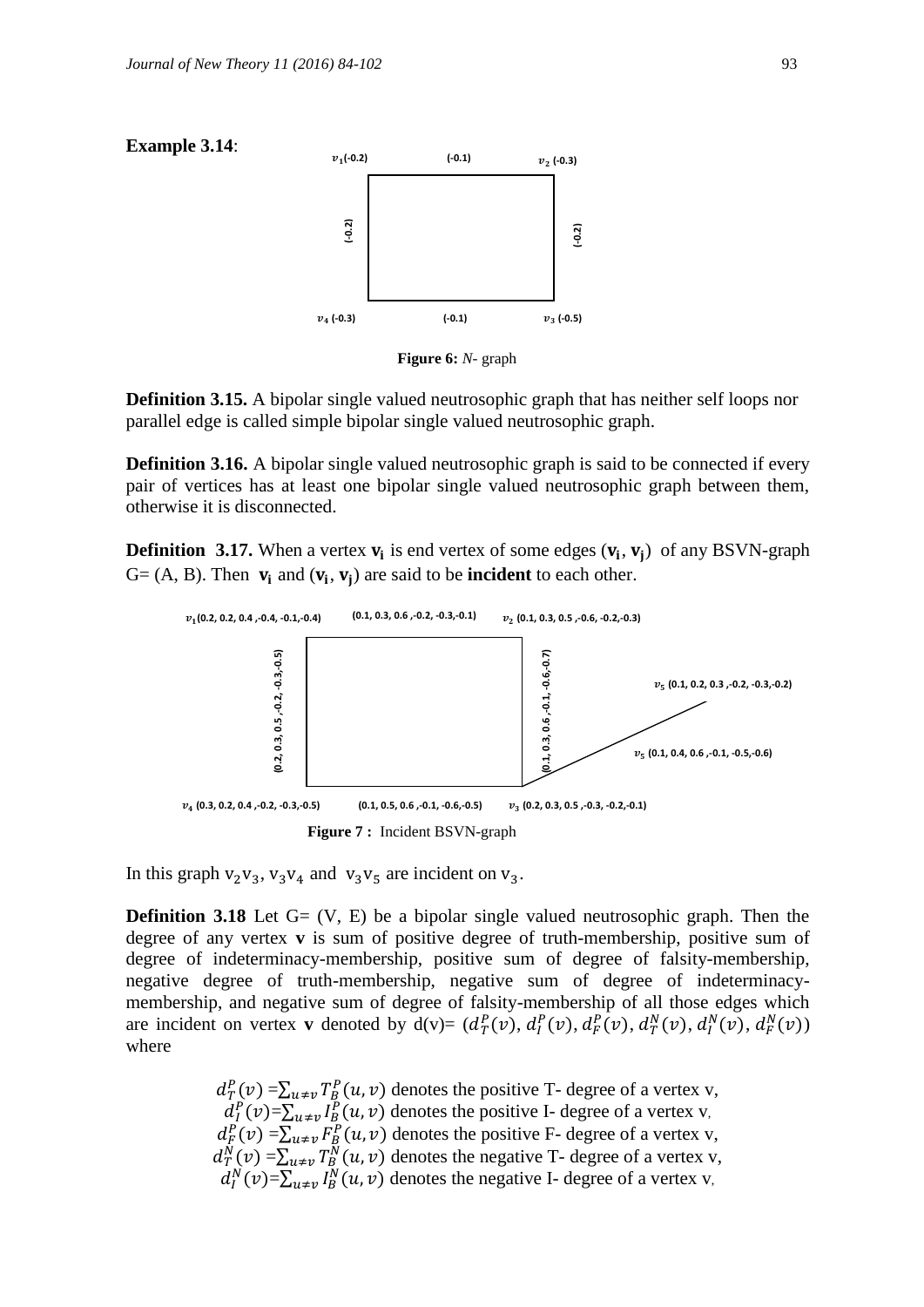$d_F^N(v) = \sum_{u \neq v} F_B^N(u, v)$  denotes the negative F- degree of a vertex v

**Definition 3.19:** The minimum degree of G is

$$
\delta(G) = (\delta^P_T(G), \delta^P_T(G), \delta^P_F(G), \delta^N_T(G), \delta^N_T(G), \delta^N_F(G))
$$

where

 $\delta_T^P(G) = \Lambda \{ d_T^P(v) \mid v \in V \}$  denotes the minimum positive T- degree,  $\delta_{I}^{P}(G) = \Lambda \{d_{I}^{P}(v) \mid v \in V\}$  denotes the minimum positive I- degree,  $\delta_F^P(G) = \Lambda \{ d_F^P(v) \mid v \in V \}$  denotes the minimum positive F- degree,  $\delta_T^N(G) = \Lambda \{ d_T^N(v) \mid v \in V \}$  denotes the minimum negative T- degree,  $\delta_I^N(G) = \Lambda \{ d_I^N(v) \mid v \in V \}$  denotes the minimum negative I- degree,  $\delta_F^N(G) = \Lambda \{ d_F^N(v) | v \in V \}$  denotes the minimum negative F- degree

**Definition 3.20:** The maximum degree of G is

$$
\Delta(G) = (\Delta^P_T(G), \Delta^P_T(G), \Delta^P_F(G), \Delta^N_T(G), \Delta^N_I(G), \Delta^N_F(G))
$$

where

 $\Delta_T^P(G) = V \{ d_T^P(v) \mid v \in V \}$  denotes the maximum positive T- degree,  $\Delta_1^P(G)$  =  $V$  {d<sub>I</sub><sup>P</sup>(v) | v  $\in$  V} denotes the maximum positive I- degree,  $\Delta_F^P(G)$  =  $V$  { $d_F^P(v)$  |  $v \in V$ } denotes the maximum positive F- degree,  $\Delta_{\rm T}^{\rm N}(\rm G)$  =  $\rm V$  {  $d_{\rm T}^{\rm N}(v)$  |  $v \in V$ } denotes the maximum negative T- degree,  $\Delta_I^N(G)$  =  $V$  {d<sub>I</sub><sup>N</sup>(v) | v  $\in$  V} denotes the maximum negative I- degree,  $\Delta_F^N(G)$  =  $V$  {  $d_F^N(v)$  | v  $\in V$ } denotes the maximum negative F- degree

**Example 3.21**. Let us consider a bipolar single valued neutrosophic graph  $G = (A, B)$  of  $G^* = (V, E)$ , such that  $V = \{v_1, v_2, v_3, v_4\}$ ,  $E = \{(v_1, v_2), (v_2, v_3), (v_3, v_4), (v_4, v_1)\}$ 



 **Figure 8:** Degree of a bipolar single valued neutrosophic graph G.

In this example, the degree of  $v_1$  is (0.3, 0.6, 1.1, -0.4, -0.6, -0.6). the degree of  $v_2$  is (0.2, 0.6, 1.2, -0.3, -0.9, -0.8). the degree of  $v_3$  is (0.2, 0.8, 1.2, -0.2, -1.2, -1.2). the degree of  $v_4$ is (0.3, 0.8, 1.1, -0.3, -0.9, -1)

Order and size of a bipolar single valued neutrosophic graph is an important term in bipolar single valued neutrosophic graph theory. They are defined below.

**Definition 3.22:** Let  $G = (V, E)$  be a BSVNG. The order of G, denoted  $O(G)$  is defined as  $O(G) = (O_T^p(G), O_T^p(G), O_F^p(G), O_T^N(G), O_T^N(G), O_F^N(G))$ , where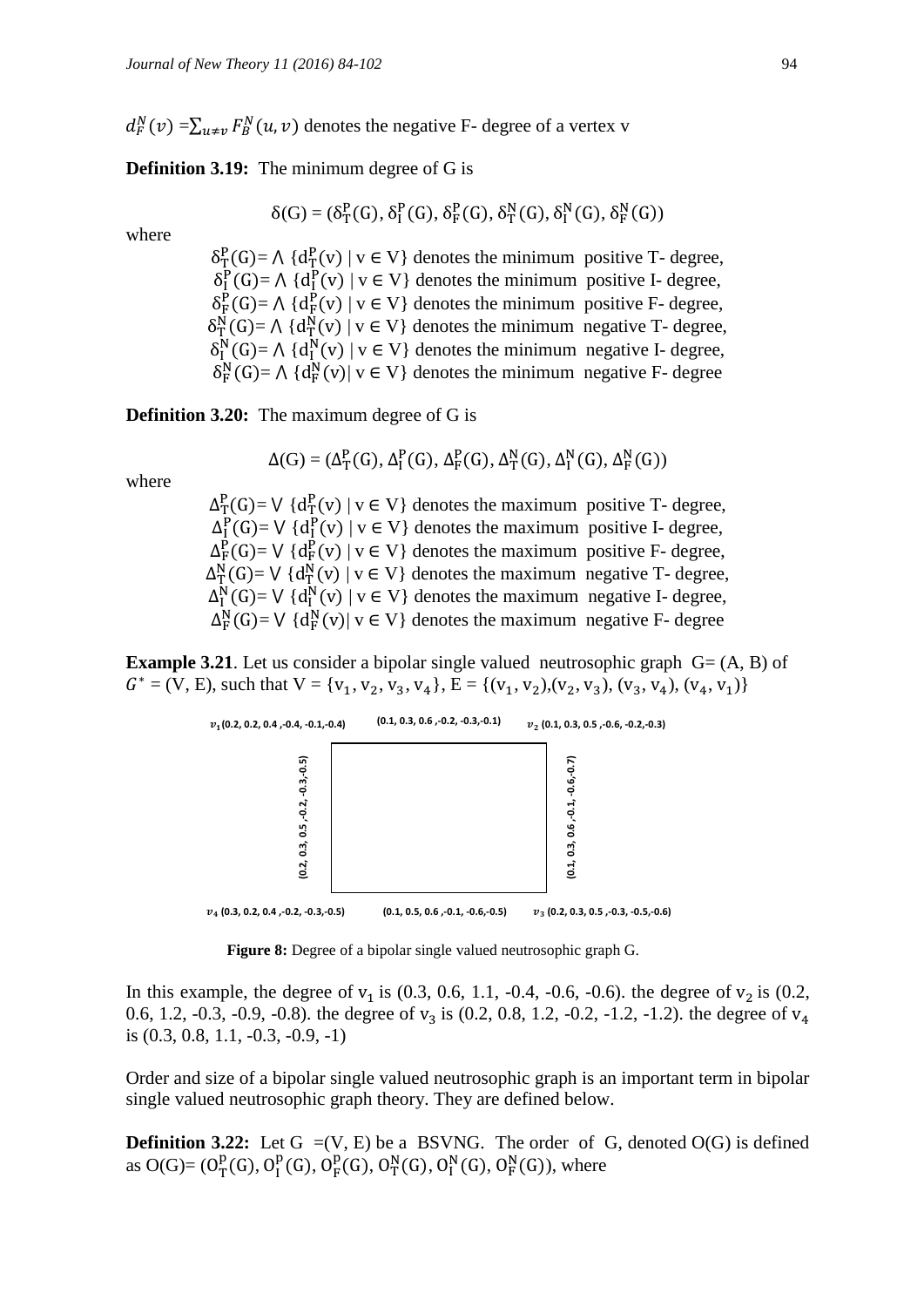$O_T^p(G) = \sum_{v \in V} T_1^p(v)$  denotes the positive T- order of a vertex v,  $Q_1^p(G) = \sum_{v \in V} I_1^p(v)$  denotes the positive I- order of a vertex v,  $O_F^p(G) = \sum_{v \in V} F_1^p(v)$  denotes the positive F- order of a vertex v,  $O_T^N(G) = \sum_{v \in V} T_1^N(v)$  denotes the negative T- order of a vertex v,  $O_1^N(G) = \sum_{v \in V} I_1^N(v)$  denotes the negative I- order of a vertex v,  $O_F^N(G) = \sum_{v \in V} F_1^N(v)$  denotes the negative F- order of a vertex v.

**Definition 3.23:** Let  $G = (V, E)$  be a BSVNG. The size of G, denoted  $S(G)$  is defined as  $S(G) = (S_T^p(G), S_T^p(G), S_F^p(G), S_T^N(G), S_I^N(G), S_F^N(G)),$  where

> $S_T^p(G) = \sum_{u \neq v} T_2^p(u, v)$  denotes the positive T- size of a vertex v,  $S_I^{\bar{p}}(G) = \sum_{u \neq v} I_2^{\bar{p}}(u, v)$  denotes the positive I- size of a vertex v,  $S_F^p(G) = \sum_{u \neq v} F_2^p(u, v)$  denotes the positive F- size of a vertex v,  $S_T^N(G) = \sum_{u \neq v} T_2^N(u, v)$  denotes the negative T- size of a vertex v,  $S_I^N(G) = \sum_{u \neq v} I_2^N(u, v)$  denotes the negative I- size of a vertex v,  $S_F^N(G) = \sum_{u \neq v} F_2^N(u, v)$  denotes the negative F- size of a vertex v.

**Definition 3.24** A bipolar single valued neutrosophic graph  $G=(V, E)$  is called constant if degree of each vertex is  $k = (k_1, k_2, k_3, k_4, k_5, k_6)$ . That is,  $d(v) = (k_1, k_2, k_3, k_4, k_5, k_6)$ for all  $v \in V$ .



**Figure 9:** Constant bipolar single valued neutrosophic graph G.

In this example, the degree of  $v_1$ ,  $v_2$ ,  $v_3$ ,  $v_4$  is (0.2, 0.6, 1.2, -0.4, -0.6, -1.4).

$$
O(G)=(0.8, 1, 1.8, -1.5, -1.1, -1.8)
$$
  
 $S(G)=(0.4, 1.2, 2.4, -0.7, -1.2, -2.8)$ 

**Remark 3.25.** G is a  $(k_1, k_1, k_1, k_m, k_n, k_0)$ -constant BSVNG iff  $\delta = \Delta = k$ , where  $k = k_1 +$  $k_1 + k_1 + k_m + k_n + k_o.$ 

**Definition 3.26.** A bipolar single valued neutrosophic graph  $G = (A, B)$  is called strong bipolar single valued neutrosophic graph if

$$
T_{B}^{P}(u, v) = \min(T_{A}^{P}(u), T_{A}^{P}(v)),
$$
  
\n
$$
I_{B}^{P}(u, v) = \max(I_{A}^{P}(u), I_{A}^{P}(v)),
$$
  
\n
$$
F_{B}^{P}(u, v) = \max(F_{A}^{P}(u), F_{A}^{P}(v)),
$$
  
\n
$$
T_{B}^{N}(u, v) = \max(T_{A}^{N}(u), T_{A}^{N}(v)),
$$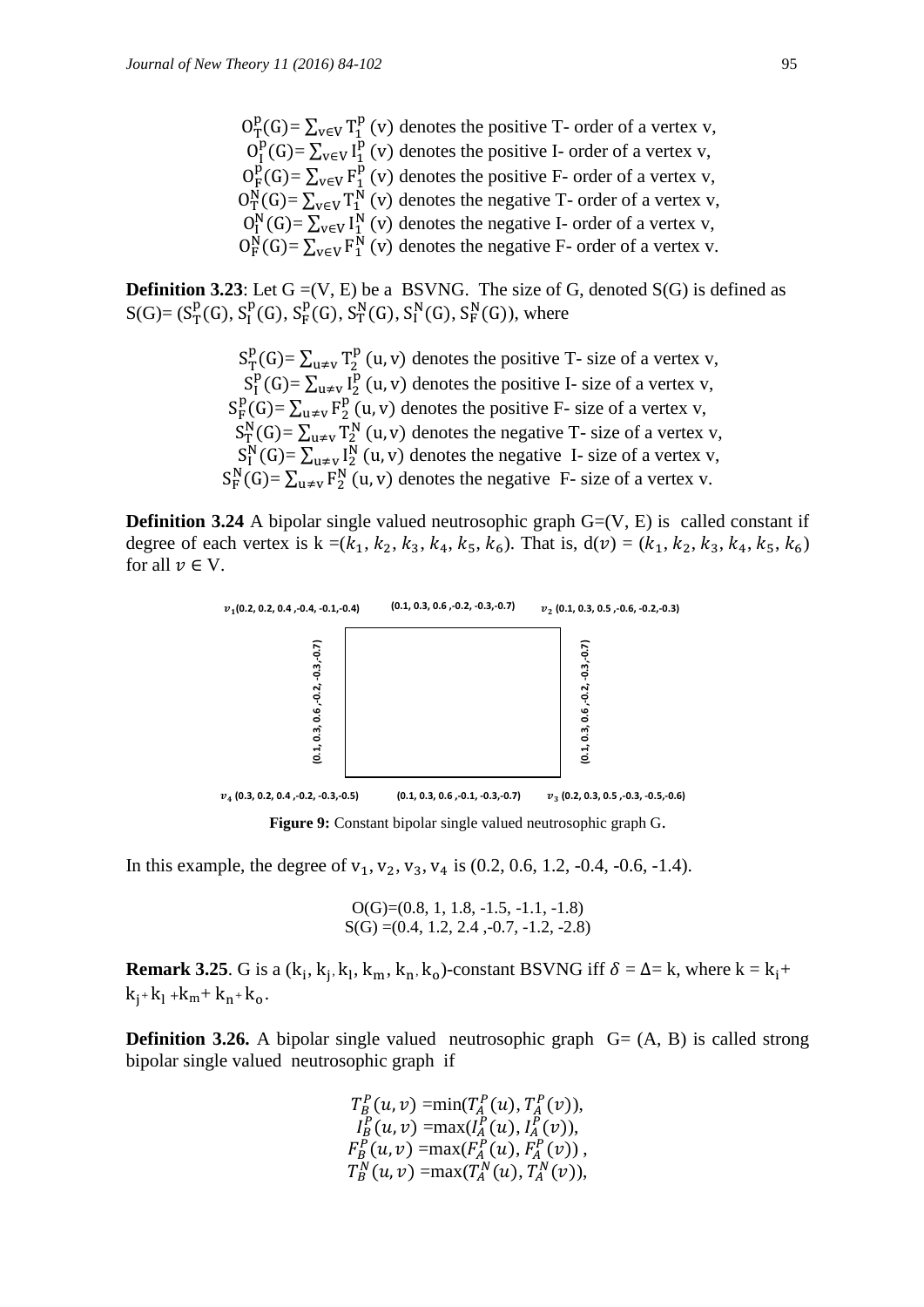$$
I_{B}^{N}(u, v) = min(I_{A}^{N}(u), I_{A}^{N}(v)),
$$
  

$$
F_{B}^{N}(u, v) = min(F_{A}^{N}(u), F_{A}^{N}(v))
$$

for all  $(u, v) \in E$ 

**Example 3.27.** Consider a strong BSVN-graph G such that  $V = \{v_1, v_2, v_3, v_4\}$  and  $E =$  $\{(v_1, v_2), (v_2, v_3), (v_3, v_4), (v_4, v_1)\}\$ 



 **Figure 10:** Strong bipolar single valued neutrosophic graph G.

**Definition 3.28.** A bipolar single valued neutrosophic graph  $G = (A, B)$  is called complete if

> $T_B^P(u, v) = min(T_A^P(u), T_A^P(v)),$  $I_B^P(u, v) = \max(I_A^P(u), I_A^P(v)),$  $F_B^P(u, v) = \max(F_A^P(u), F_A^P(v))$ ,  $T_R^N(u, v) = \max(T_A^N(u), T_A^N(v)),$  $I_B^N(u, v) = min(I_A^N(u), I_A^N(v)),$  $F_B^N(u, v) = min(F_A^N(u), F_A^N(v))$

for all  $u, v \in V$ .

**Example 3.29.** Consider a complete BSVN-graph G such that  $V = \{v_1, v_2, v_3, v_4\}$  and E  $= \{ (v_1, v_2), (v_2, v_3), (v_3, v_4), (v_4, v_1), (v_1, v_3), (v_2, v_4) \}$ 



 **Figure 11:** Complete bipolar single valued neutrosophic graph G.

 $d(\mathbf{v}_1) = (0.5, 0.8, 1.4, -0.9, -1, -1.5)$  $d(v_2)=(0.4, 0.9, 1.5, -1.2, -1, -1.6)$  $d(\mathbf{v}_3) = (0.4, 0.9, 1.5, -0.7, -1.3, -1.7)$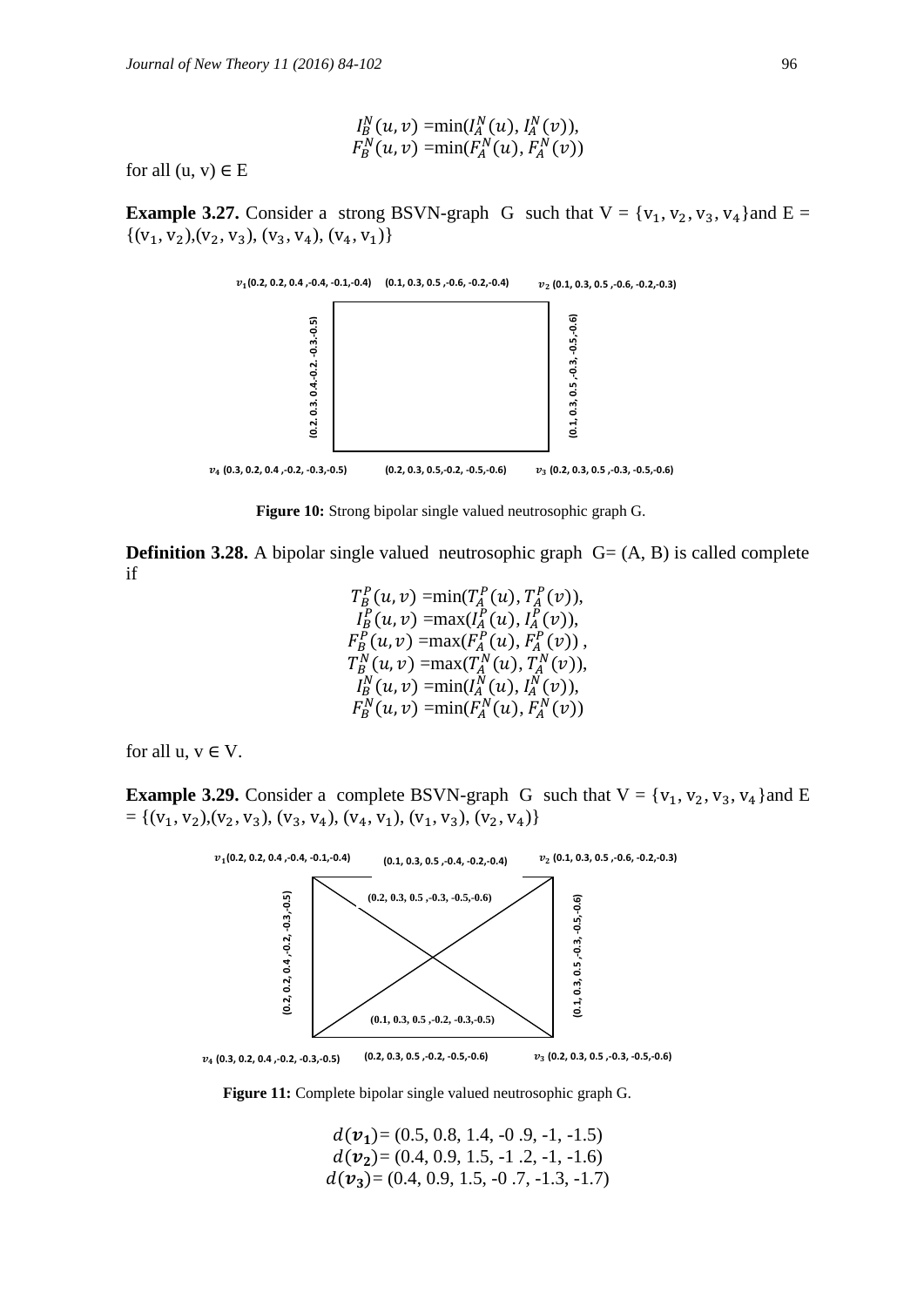$$
d(\mathbf{v}_4)=(0.5, 0.8, 1.4, -0.6, -1.1, -1.6)
$$

**Definition 3.30.** The complement of a bipolar single valued neutrosophic graph  $G = (A, A)$ B) of a graph  $G^* = (V, E)$  is a bipolar single valued neutrosophic graph  $\bar{G} = (\bar{A}, \bar{B})$  of  $\bar{G}^* =$  $(V, V \times V)$ , where  $\overline{A} = A = (T_A^P, I_A^P, F_A^P, T_A^N, I_A^N, F_A^N)$  and  $\overline{B} = (\overline{T_B^P}, \overline{I_B^P}, \overline{F_B^P}, \overline{T_B^N}, \overline{I_B^N}, \overline{F_B^N}, \overline{F_B^N})$ is defined by

$$
\begin{aligned}\n\bar{T}_B^P(u,v) &= \min\left(T_A^P(u), T_A^P(v)\right) - T_B^P(u,v) \quad \text{for all } u, v \in V, uv \in \tilde{V}^2 \\
\bar{I}_B^P(u,v) &= \max\left(I_A^P(u), I_A^P(v)\right) - I_B^P(u,v) \quad \text{for all } u, v \in V, uv \in \tilde{V}^2 \\
\bar{F}_B^P(u,v) &= \max\left(F_A^P(u), F_A^P(v)\right) - F_B^P(u,v) \quad \text{for all } u, v \in V, uv \in \tilde{V}^2 \\
\bar{T}_B^N(u,v) &= \max\left(T_A^N(u), T_A^N(v)\right) - T_B^N(u,v) \quad \text{for all } u, v \in V, uv \in \tilde{V}^2 \\
\bar{I}_B^N(u,v) &= \min\left(I_A^N(u), I_A^N(v)\right) - I_B^N(u,v) \quad \text{for all } u, v \in V, uv \in \tilde{V}^2 \\
\bar{F}_B^N(u,v) &= \min\left(F_A^N(u), F_A^N(v)\right) - F_B^N(u,v) \quad \text{for all } u, v \in V, uv \in \tilde{V}^2\n\end{aligned}
$$

**Proposition 3.31:** The complement of complete BSVN-graph is a BSVN-graph with no edge. Or if G is a complete then in  $\overline{G}$  the edge is empty.

**Proof.** Let G= (V, E) be a complete BSVN-graph .  $T_B^P(u, v) = min(T_A^P(u), T_A^P(v)),$ So  $T_B^P(u, v) = min(T_A^P(u), T_A^P(v)), T_B^N(u, v) = max(T_A^N(u), T_A^N(v)),$ 

$$
I_B^P(u, v) = \max(T_A^P(u), T_A^P(v)), \quad I_B^N(u, v) = \min(I_A^N(u), I_A^N(v)),
$$
  
\n
$$
F_B^P(u, v) = \max(T_A^P(u), T_A^P(v)), \quad F_B^N(u, v) = \min(F_A^N(u), F_A^N(v))
$$

for all  $u, v \in V$ . Hence in  $\overline{G}$ ,

$$
\overline{T}_B^P = \min(T_A^P(u), T_A^P(v)) - T_B^P(u, v) \text{ for all } u, v \in V
$$
  
=  $\min(T_A^P(u), T_A^P(v)) - \min(T_A^P(u), T_A^P(v))$  for all  $u, v \in V$   
= 0 for all  $u, v \in V$ 

and

$$
\overline{I}_B^P = \max(I_A^P(u), I_A^P(v)) - I_B^P(u, v) \text{ for all } u, v \in V
$$
  
=  $\max(I_A^P(u), I_A^P(v)) - \max(I_A^P(u), I_A^P(v))$  for all  $u, v \in V$   
= 0 for all  $u, v \in V$ 

Also

$$
\begin{aligned} \bar{F}_B^P &= \max \big( F_A^P(u), F_A^P(v) \big) - F_B^P(u, v) \quad \text{for all } u, v \in V \\ &= \max \big( F_A^P(u), F_A^P(v) \big) - \max \big( F_A^P(u), F_A^P(v) \big) \quad \text{for all } u, v \in V \\ &= 0 \quad \text{for all } u, v \in V \end{aligned}
$$

Similarly

$$
\overline{T}_B^N = \max(T_A^N(u), T_A^N(v)) - T_B^N(u, v) \text{ for all } u, v \in V
$$
  
= max $(T_A^N(u), T_A^N(v))$  - max $(T_A^N(u), T_A^N(v))$  for all  $u, v \in V$   
= 0 for all  $u, v \in V$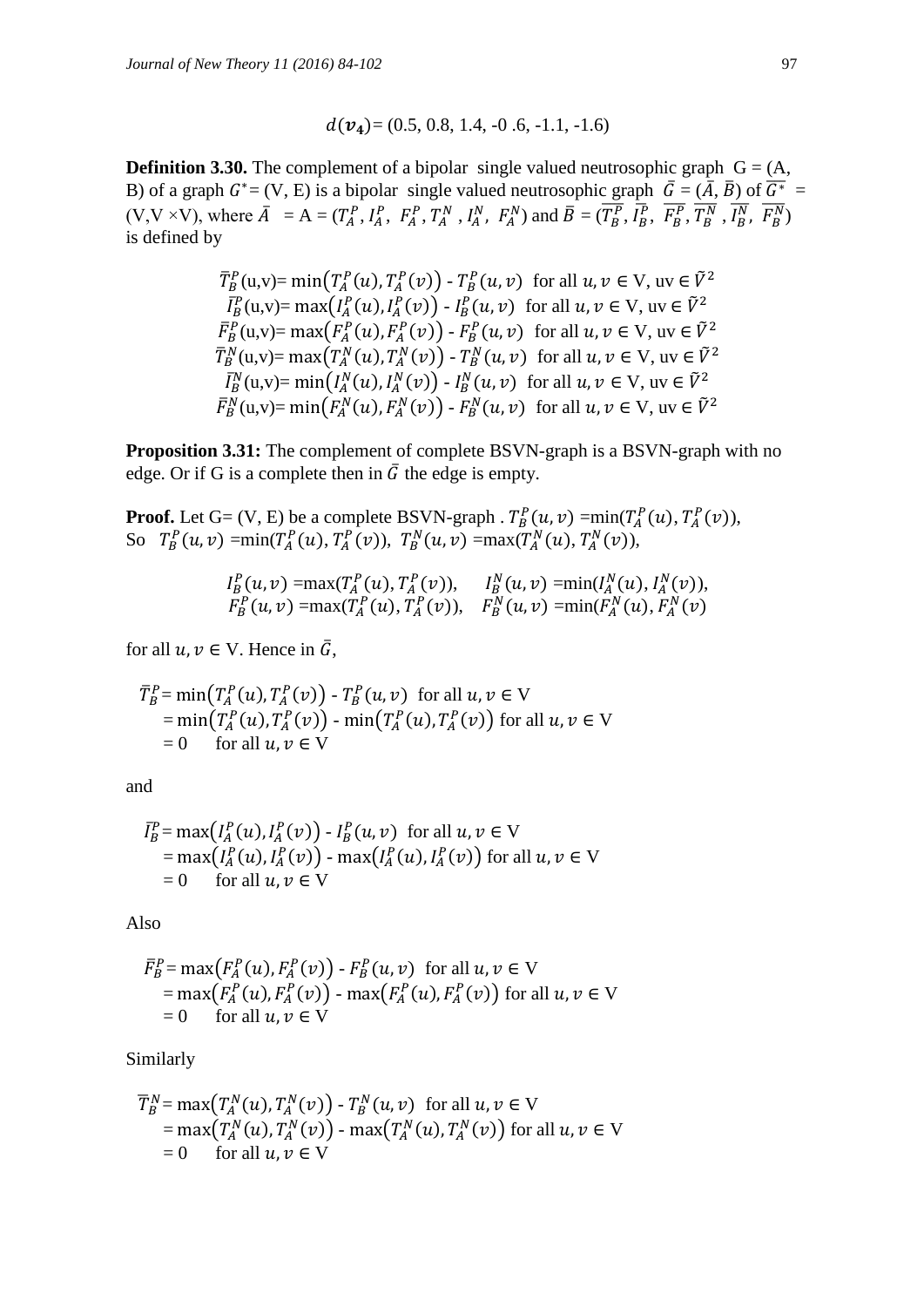and

$$
\overline{I}_B^P = \min(I_A^N(u), I_A^N(v)) - I_B^N(u, v) \text{ for all } u, v \in V
$$
  
= 
$$
\min(I_A^N(u), I_A^N(v)) - \min(I_A^N(u), I_A^N(v)) \text{ for all } u, v \in V
$$
  
= 0 \text{ for all } u, v \in V

Also

$$
\begin{aligned} \bar{F}_B^N &= \min\big(F_A^N(u), F_A^N(v)\big) \cdot F_B^N(u, v) \quad \text{for all } u, v \in V \\ &= \min\big(F_A^N(u), F_A^N(v)\big) \cdot \min\big(F_A^N(u), F_A^N(v)\big) \quad \text{for all } u, v \in V \\ &= 0 \quad \text{for all } u, v \in V \end{aligned}
$$

 $(\overline{T}_B^P, \overline{I}_B^P, \overline{T}_B^N, \overline{I}_B^N, \overline{F}_B^N)$ . Thus  $(\overline{T}_B^P, \overline{I}_B^P, \overline{T}_B^P, \overline{I}_B^N, \overline{I}_B^N, \overline{F}_B^N) = (0, 0, 0, 0, 0)$ . Hence the edge set of  $\bar{G}$  is empty if G is a complete BSVNG.

**Definition 3.32:** A regular BSVN-graph is a BSVN-graph where each vertex has the same number of open neighbors degree.  $d_N(v) = (d_{NT}^P(v), d_{NI}^P(v), d_{NF}^P(v), d_{NT}^N(v), d_I^N(v))$  $d_{NF}^N(v)$ ).

The following example shows that there is no relationship between regular BSVN-graph and a constant BSVN-graph

**Example 3.33.** Consider a graph  $G^*$  such that  $V = \{v_1, v_2, v_3, v_4\}$ ,  $E = \{v_1v_2, v_2v_3, v_3v_4, v_5v_5, v_6v_6, v_7v_7, v_8v_8, v_9v_7, v_1v_8, v_1v_9, v_1v_8, v_2v_9, v_1v_9, v_1v_8, v_1v_9, v_1v_8, v_1v_9, v_1v_8, v_1v_9, v_1v_8, v_$  $v_4v_1$ . Let A be a single valued neutrosophic subset of V and le B a single valued neutrosophic subset of E denoted by

|                    | $v_1$  | $v_2$  | $v_3$  | $v_4$  |                |
|--------------------|--------|--------|--------|--------|----------------|
| $T_A^{\,P}$        | 0.2    | 0.2    | 0.2    | 0.2    | $\overline{T}$ |
| $I^P_A$            | 0.2    | 0.2    | 0.2    | 0.2    | Ι              |
| $F_A^P$            | 0.4    | 0.4    | 0.4    | 0.4    | F              |
| $T_A^N$            | $-0.4$ | $-0.4$ | $-0.4$ | $-0.4$ | T              |
| $\overline{I_A^N}$ | $-0.1$ | $-0.4$ | $-0.1$ | $-0.1$ | I              |
| $F_A^N$            | $-0.4$ | $-0.4$ | $-0.4$ | $-0.4$ | F              |

|         | $v_1v_2$ | $v_2v_3$ | $v_3v_4$ | $v_4v_1$ |
|---------|----------|----------|----------|----------|
| $T^P_B$ | 0.1      | 0.1      | 0.1      | 0.2      |
| $I_B^P$ | 0.3      | 0.3      | 0.5      | 0.3      |
| $F_B^P$ | 0.6      | 0.6      | 0.6      | 0.5      |
| $T_B^N$ | $-0.2$   | $-0.1$   | $-0.1$   | $-0.2$   |
| $I_B^N$ | $-0.3$   | $-0.6$   | $-0.6$   | $-0.3$   |
| $F^N_B$ | $-0.5$   | $-0.7$   | $-0.7$   | $-0.5$   |



 **Figure 12:** Regular bipolar single valued neutrosophic graph G.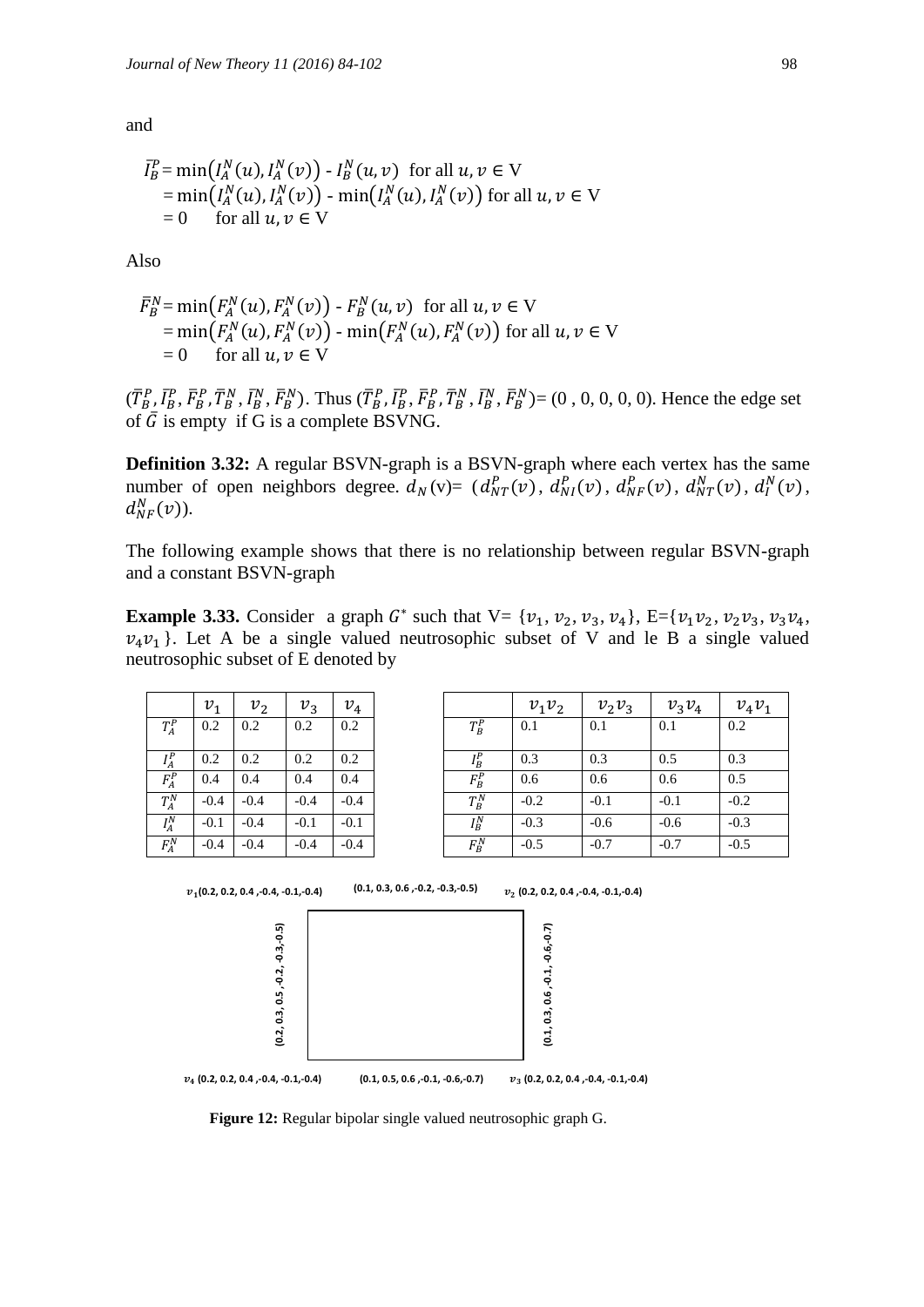By routing calculations show that G is regular BSVN-graph since each open neighbors degree is same , that is (0.4, 0.4, 0.8 ,-0.8, -0.2,-0.8). But it is not constant BSVN-graph since degree of each vertex is not same.

**Definition 3.34 :**Let G=(V, E) be a bipolar single valued neutrosophic graph. Then the totally degree of a vertex  $v \in V$  is defined by

td(v)= ( $td^P_T(v)$ ,  $td^P_I(v)$ ,  $td^P_F(v)$ ,  $td^N_T(v)$ ,  $td^N_I(v)$ ,  $td^N_F(v)$ ) where  $td^P_T(v) = \sum_{u \neq v} T^P_B(u, v) + T^P_A(v)$  denotes the totally positive T- degree of a vertex v,  $td_l^P(v)=\sum_{u\neq v}l_B^P(u,v)+l_A^P(v)$  denotes the totally positive I- degree of a vertex v,  $td_F^P(v) = \sum_{u \neq v} F_B^P(u, v) + F_A^P(v)$  denotes the totally positive F- degree of a vertex v,  $td^N_T(v) = \sum_{u \neq v} T^N_B(u,v) + T^N_A(v)$  denotes the totally negative T- degree of a vertex v,  $td_{I}^{N}(v)=\sum_{u\neq v}I_{B}^{N}(u,v)+I_{A}^{N}(v)$  denotes the totally negative I- degree of a vertex v,  $td_F^N(v) = \sum_{u \neq v} F_B^N(u, v) + F_A^N(v)$  denotes the totally negative F- degree of a vertex v

If each vertex of G has totally same degree  $m=(m_1, m_2, m_3, m_4, m_5, m_6)$ , then G is called a **m**-totally constant BSVN-Graph.

**Example 3.35**. Let us consider a bipolar single valued neutrosophic graph  $G = (A, B)$  of  $G^* = (V, E)$ , such that  $V = \{v_1, v_2, v_3, v_4\}$ ,  $E = \{(v_1, v_2), (v_2, v_3), (v_3, v_4), (v_4, v_1)\}$ 



 **Figure 13:** Totally degree of a bipolar single valued neutrosophic graph G.

In this example, the totally degree of  $v_1$  is (0.5, 0.8, 1.4, -0.8, -0.7, -1.4). The totally degree of  $v_2$  is (0.3, 0.9, 1.7, -0.9, -1.1, -1.5). The totally degree of  $v_3$  is (0.4, 1.1, 1.7, -0.5, -1.7, -2). The totally degree of  $v_4$  is (0.6, 1, 1.5, -0.5, -1.1, -1,7).

**Definition 3.36:** A totally regular BSVN-graph is a BSVN-graph where each vertex has the same number of closed neighbors degree, it is noted d[v].

**Example 3.37**. Let us consider a BSVN-graph G=  $(A, B)$  of  $G^* = (V, E)$ , such that V =  ${v_1, v_2, v_3, v_4}$  and  $E = { (v_1, v_2), (v_2, v_3), (v_3, v_4), (v_4, v_1) }$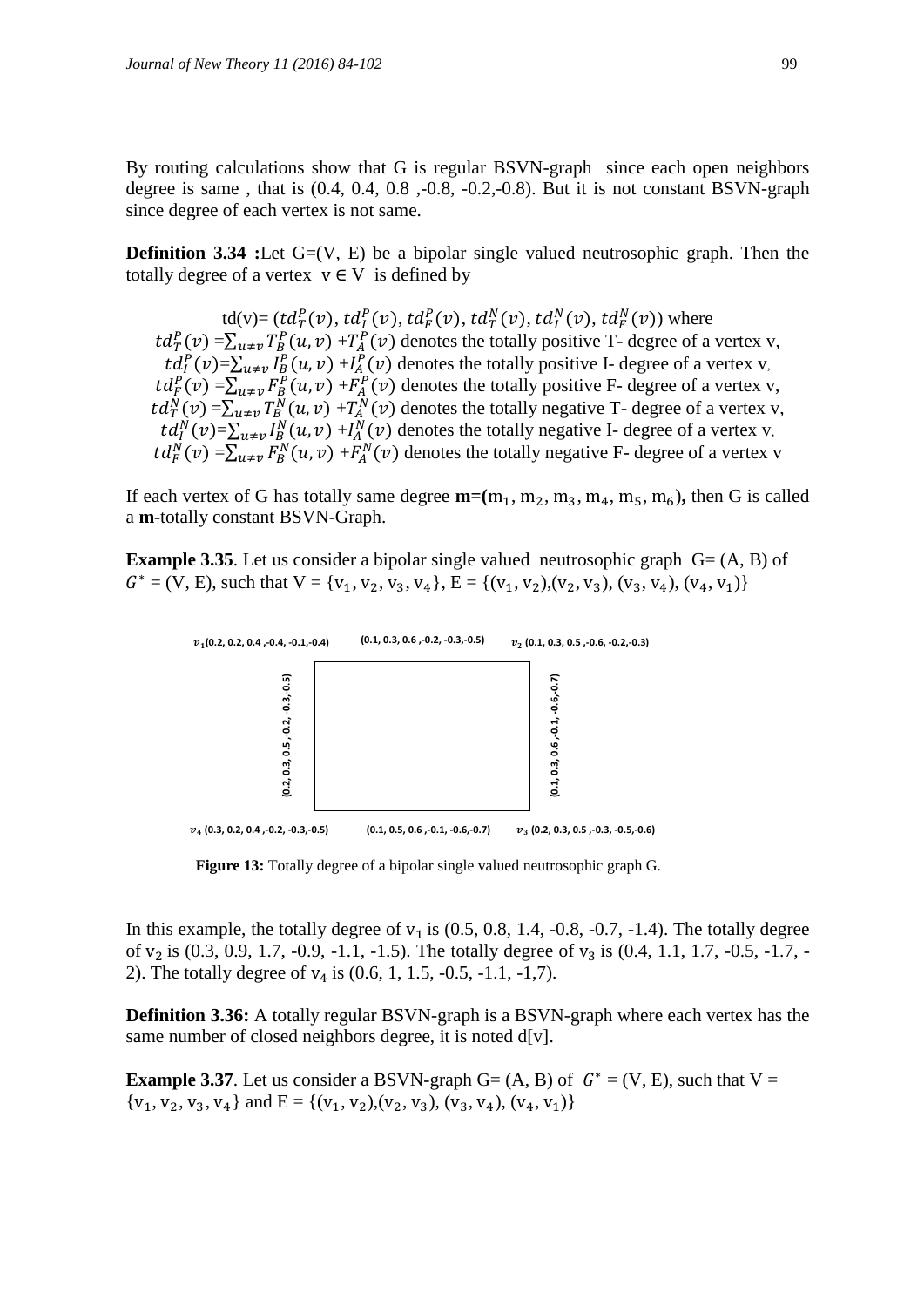

**Figure 14:** Degree of a bipolar single valued neutrosophic graph G.

By routing calculations we show that G is regular BSVN-graph since the degree of  $v_1, v_2, v_3$ , and  $v_4$  is (0.2, 0.6, 1.2, -0.4, -0.6, -1). It is neither totally regular BSVN-graph not constant BSVN-graph.

# **4. Conclusion**

In this paper, we have introduced the concept of bipolar single valued neutrosophic graphs and described degree of a vertex, order, size of bipolar single valued neutrosophic graphs, also we have introduced the notion of complement of a bipolar single valued neutrosophic graph, strong bipolar single valued neutrosophic graph, complete bipolar single valued neutrosophic graph, regular bipolar single valued neutrosophic graph. Further, we are going to study some types of single valued neutrosophic graphs such irregular and totally irregular single valued neutrosophic graphs and bipolar single valued neutrosophic graphs.

## **References**

- **1.** A. Q. Ansari, R.Biswas & S. Aggarwal, (2012). Neutrosophic classifier: An extension of fuzzy classifier. Elsevier- AppliedSoft Computing, 13, p.563-573 (2013) [http://dx.doi.org/10.1016/j.asoc.2012.08.002.](http://dx.doi.org/10.1016/j.asoc.2012.08.002)
- **2.** A. Q. Ansari, R.Biswas & S. Aggarwal. (Poster Presentation) Neutrosophication of Fuzzy Models, IEEE Workshop On Computational Intelligence: Theories, Applications and Future Directions (hostedby IIT Kanpur), 14th July'13.
- **3.** A. Q. Ansari, R.Biswas & S. Aggarwal Extension to fuzzy logic representation: Moving towards neutrosophic logic - A new laboratory rat, Fuzzy Systems (FUZZ), 2013 IEEE International Conference, p.1 –8, (2013) DOI[:10.1109/FUZZ-IEEE.2013.6622412.](http://dx.doi.org/10.1109/FUZZ-IEEE.2013.6622412)
- **4.** A. Nagoor Gani and M.Basheer Ahamed, Order and Size in Fuzzy Graphs, Bulletin of Pure and Applied Sciences, Vol 22E (No.1), p.145-148 (2003).
- **5.** A. Nagoor Gani. A and S. Shajitha Begum, Degree, Order and Size in Intuitionistic Fuzzy Graphs, International Journal of Algorithms, Computing and Mathematics,(3)3 (2010).
- **6.** A. Nagoor Gani and S.R Latha, On Irregular Fuzzy Graphs, Applied Mathematical Sciences, Vol.6, no.11,517-523, (2012).
- **7.** A. V. Devadoss, A. Rajkumar & N. J. P .Praveena,.A Study on Miracles through Holy Bible using Neutrosophic Cognitive Maps (NCMS).International Journal of Computer Applications, 69(3) (2013).
- **8.** A. Mohamed Ismayil and A. Mohamed Ali, On Strong Interval-Valued Intuitionistic Fuzzy Graph, International Journal of Fuzzy Mathematics and Systems.Volume 4, Number 2 pp. 161-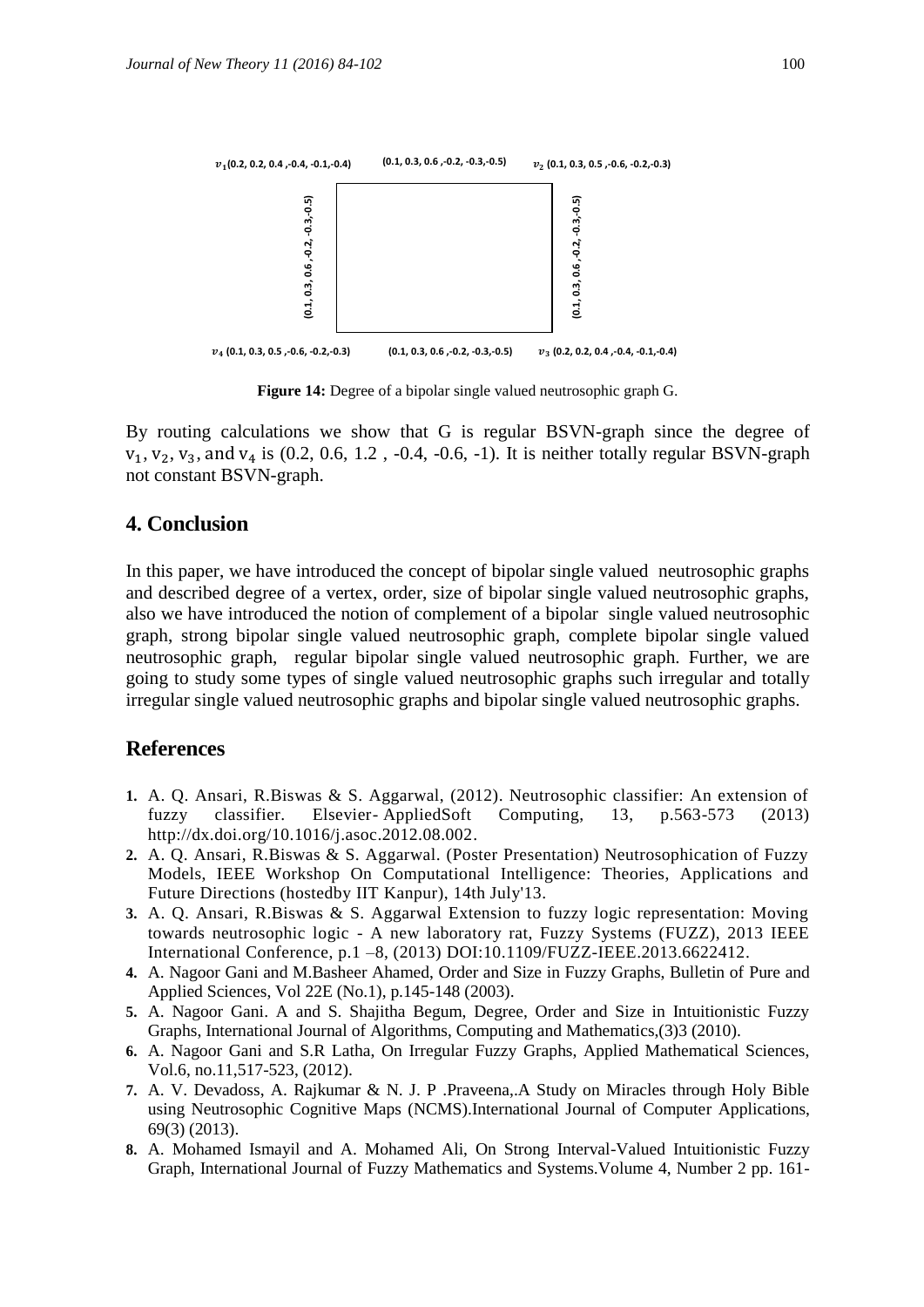168 (2014).

- **9.** D. Ezhilmaran & K. Sankar, Morphism of bipolar intuitionistic fuzzy graphs, Journal of Discrete Mathematical Sciences and Cryptography, 18:5, 605-621(2015), DOI:10.1080/09720529.2015.1013673.
- **10.** F. Smarandache. Refined Literal Indeterminacy and the Multiplication Law of Sub-Indeterminacies, Neutrosophic Sets and Systems, Vol. 9, 58-(2015),
- **11.** F. Smarandache, Types of Neutrosophic Graphs and neutrosophic Algebraic Structures together with their Applications in Technology, seminar, Universitatea Transilvania din Brasov, Facultatea de Design de Produs si Mediu, Brasov, Romania 06 June 2015.
- **12.** F. [Smarandache,](http://ieeexplore.ieee.org/search/searchresult.jsp?searchWithin=%22Authors%22:.QT.Smarandache,%20F..QT.&newsearch=true) Neutrosophic set a generalization of the intuitionistic fuzzy set, Granular Computing, 2006 IEEE International Conference, p. 38 – 42 (2006), DOI: [10.1109/GRC.2006.1635754.](http://dx.doi.org/10.1109/GRC.2006.1635754)
- **13.** F. [Smarandache,](http://ieeexplore.ieee.org/search/searchresult.jsp?searchWithin=%22Authors%22:.QT.Smarandache,%20F..QT.&newsearch=true) A geometric interpretation of the neutrosophic set A generalization of the intuitionistic fuzzy set [Granular Computing \(GrC\), 2011 IEEE International Conference,](http://ieeexplore.ieee.org/xpl/mostRecentIssue.jsp?punumber=6112290) p.602 – 606 (2011), DOI [10.1109/GRC.2011.6122665.](http://dx.doi.org/10.1109/GRC.2011.6122665)
- **14.** F. [Smarandache,](http://ieeexplore.ieee.org/search/searchresult.jsp?searchWithin=%22Authors%22:.QT.Smarandache,%20F..QT.&newsearch=true) Symbolic Neutrosophic Theory, Europanova asbl, Brussels, 195p.
- **15.** G. Garg, K. Bhutani, M. Kumar and S. Aggarwal, Hybrid model for medical diagnosis using Neutrosophic Cognitive Maps with Genetic Algorithms, FUZZ-IEEE, 6page 2015( IEEE International conference on fuzzy systems).
- **16.** H [.Wang,](http://ieeexplore.ieee.org/search/searchresult.jsp?searchWithin=%22Authors%22:.QT.Wang%2C%20H..QT.&newsearch=true) [Y. Zhang,](http://ieeexplore.ieee.org/search/searchresult.jsp?searchWithin=%22Authors%22:.QT.Yan-Qing%20Zhang.QT.&newsearch=true) R. [Sunderraman,](http://ieeexplore.ieee.org/search/searchresult.jsp?searchWithin=%22Authors%22:.QT.Sunderraman%2C%20R..QT.&newsearch=true) [Truth-value based interval neutrosophic sets,](http://ieeexplore.ieee.org/xpl/articleDetails.jsp?arnumber=1547284&newsearch=true&queryText=interval%20neutrosophic) [Granular](http://ieeexplore.ieee.org/xpl/mostRecentIssue.jsp?punumber=10381)  [Computing, 2005 IEEE International Conference,](http://ieeexplore.ieee.org/xpl/mostRecentIssue.jsp?punumber=10381) vol. 1, p. 274 - 277 (2005), DOI: [10.1109/GRC.2005.1547284.](http://dx.doi.org/10.1109/GRC.2005.1547284)
- **17.** H. Wang, F. Smarandache, Y. Zhang, and R. Sunderraman, Single valued Neutrosophic Sets, Multisspace and Multistructure 4, p. 410-413 (2010).
- 18. H. Wang, F. Smarandache, Zhang, Y.-Q. and R. Sunderraman, 'Interval Neutrosophic Sets and Logic: Theory and Applications in Computing", Hexis, Phoenix, AZ, (2005).
- **19.** H. Y Zhang, J .Wang, X. Chen, An outranking approach for multi-criteria decision-making problems with interval-valued neutrosophic sets, [Neural Computing and Applications,](http://link.springer.com/journal/521) pp 1-13 (2015).
- **20.** [H.Y. Zhang](http://www.tandfonline.com/author/Zhang%2C+Hong-yu) , [P. Ji,](http://www.tandfonline.com/author/Ji%2C+Pu) [J. Q.Wang](http://www.tandfonline.com/author/Wang%2C+Jian-qiang) & [X. HChen,](http://www.tandfonline.com/author/Chen%2C+Xiao-hong) An Improved Weighted Correlation Coefficient Based on Integrated Weight for Interval Neutrosophic Sets and its Application in Multi-criteria Decision-making Problems, International Journal of Computational Intelligence Systems [,V8,](http://www.tandfonline.com/loi/tcis20?open=8#vol_8) [Issue 6](http://www.tandfonline.com/toc/tcis20/8/6) (2015), DOI:10.1080/18756891.2015.1099917.
- **21.** H. D. Cheng and Y. Guo, A new neutrosophic approach to image thresholding, New Mathematics and Natural Computation, 4(3) (2008) 291–308.
- **22.** H.J, Zimmermann, Fuzzy Set Theory and its Applications, Kluwer-Nijhoff, Boston, 1985.
- **23.** I. [Deli, M.](http://ieeexplore.ieee.org/search/searchresult.jsp?searchWithin=%22Authors%22:.QT.Deli%2C%20I..QT.&newsearch=true) [Ali,](http://ieeexplore.ieee.org/search/searchresult.jsp?searchWithin=%22Authors%22:.QT.Ali%2C%20M..QT.&newsearch=true) F. [Smarandache,](http://ieeexplore.ieee.org/search/searchresult.jsp?searchWithin=%22Authors%22:.QT.Smarandache%2C%20F..QT.&newsearch=true) [Bipolar neutrosophic sets and their application based on](http://ieeexplore.ieee.org/xpl/articleDetails.jsp?arnumber=7287068&newsearch=true&queryText=bipolar%20neutrosophic)  [multi-criteria decision making problems,](http://ieeexplore.ieee.org/xpl/articleDetails.jsp?arnumber=7287068&newsearch=true&queryText=bipolar%20neutrosophic) [Advanced Mechatronic Systems \(ICAMechS\),](http://ieeexplore.ieee.org/xpl/mostRecentIssue.jsp?punumber=7269218)  [2015 International Conference, p](http://ieeexplore.ieee.org/xpl/mostRecentIssue.jsp?punumber=7269218).249 - 254 (2015), DOI: [10.1109/ICAMechS.2015.7287068.](http://dx.doi.org/10.1109/ICAMechS.2015.7287068)
- **24.** I. Turksen, Interval valued fuzzy sets based on normal forms, Fuzzy Sets and Systems, vol. 20, p. 191-210 (1986).
- **25.**J. Ye, vector similarity measures of simplified neutrosophic sets and their application in multicriteria decision making, *International Journal of Fuzzy Systems, Vol. 16, No. 2*, p.204-211 ( 2014).
- **26.**J. Ye, Single-Valued Neutrosophic Minimum Spanning Tree and Its Clustering Method, Journal of Intelligent Systems 23(3): 311–324,(2014).
- **27.**J. Ye, Trapezoidal neutrosophic set and its application to multiple attribute decision making, Neural Computing and Applications, (2014) DOI: 10.1007/s00521-014-1787-6.
- **28.**J. Chen, S. Li, S. Ma, and X. Wang, m-Polar Fuzzy Sets: An Extension of Bipolar Fuzzy Sets, The Scientific World Journal, (2014) http://dx.doi.org/10.1155/2014/416530.
- 29. K. Atanassov, "Intuitionistic fuzzy sets," Fuzzy Sets and Systems, vol. 20, p. 87-96 (1986).
- 30. K. Atanassov and G. Gargov, "Interval valued intuitionistic fuzzy sets," Fuzzy Sets and Systems, vol.31, pp. 343-349 (1989).
- **31.** K. Atanassov. Intuitionistic fuzzy sets: theory and applications. Physica, New York, 1999.